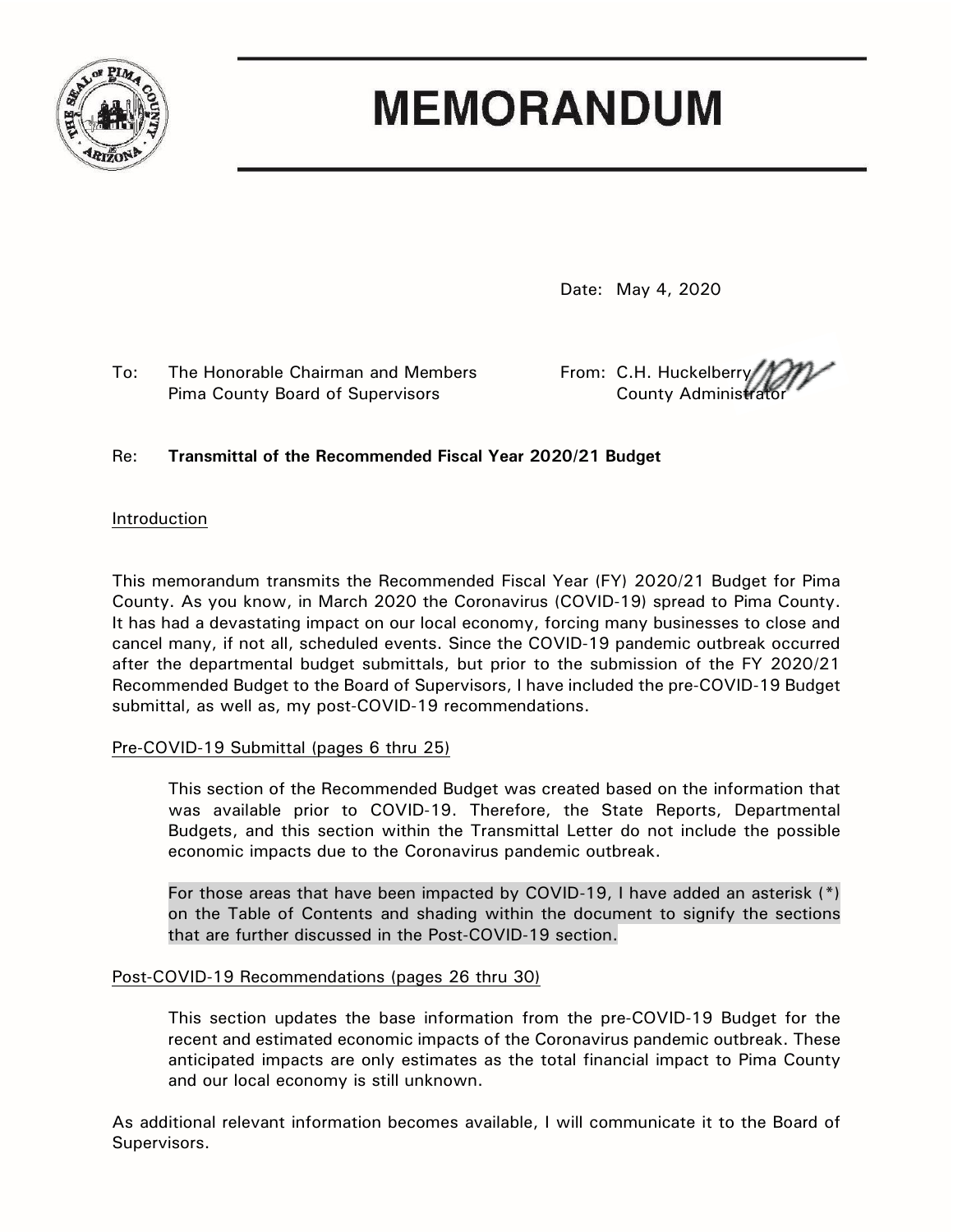On March 3, 2020 the Board approved holding three public hearings on the budget. Given it is unlikely we will be able to meet social distancing standards for these presentations, I recommended at the April 21, 2020 Board of Supervisors Meeting that these hearings be canceled and all of the statutory hearing requirements continue. On April 21, 2020, the Board approved canceling these three public hearings due to COVID-19.

Working budget drafts, including budgets submitted by all County departments, have been available on the [County Budget website](http://webcms.pima.gov/cms/One.aspx?portalId=169&pageId=36498) since February 3, 2020. These reports receive weekly updates throughout the budget process and include the following:

- Recommended Summary by Object Reports for both revenue and expenditures;
- Recommended Detail Line Item by Unit Reports for revenue and expenditures;
- Recommended Positions by Unit.

The above financial reports include the FY 2018/19 actual amounts, FY 2019/20 Adopted Budget, FY 2019/20 year-to-date amounts as of the date of the report and the FY 2020/21 Recommended Budget. The reports also include two columns of variances that compare the FY 2019/20 Adopted Budget to the FY 2020/21 Recommended Budget and the FY 2019/20 Adopted Budget to the FY 2019/20 year-to-date expenditures and revenue.

In addition to these reports, the County Budget website includes budget-related communications issued to the Board and County departments throughout the FY 2020/21 budget process to date. This information can be accessed on the County's home page [\(www.pima.gov\)](http://www.pima.gov/) by clicking on the County Budget link.

Significant dates in the budget adoption and tax levy processes are as follows:

| May 19, 2020    | Tentative Budget Adoption (Sets Budget Ceiling)                                                     |
|-----------------|-----------------------------------------------------------------------------------------------------|
| June 23, 2020   | Truth in Taxation Hearing (Pima County, Regional Flood Control<br>District and County Free Library) |
| June 23, 2020   | <b>Final Budget Adoption</b>                                                                        |
| August 17, 2020 | Tax Levy Adoption (Date set by state statute)                                                       |

The documents shown below follow this budget memorandum.

 Budget schedules showing fund balances, expenditures, revenues, transfers and other financing sources.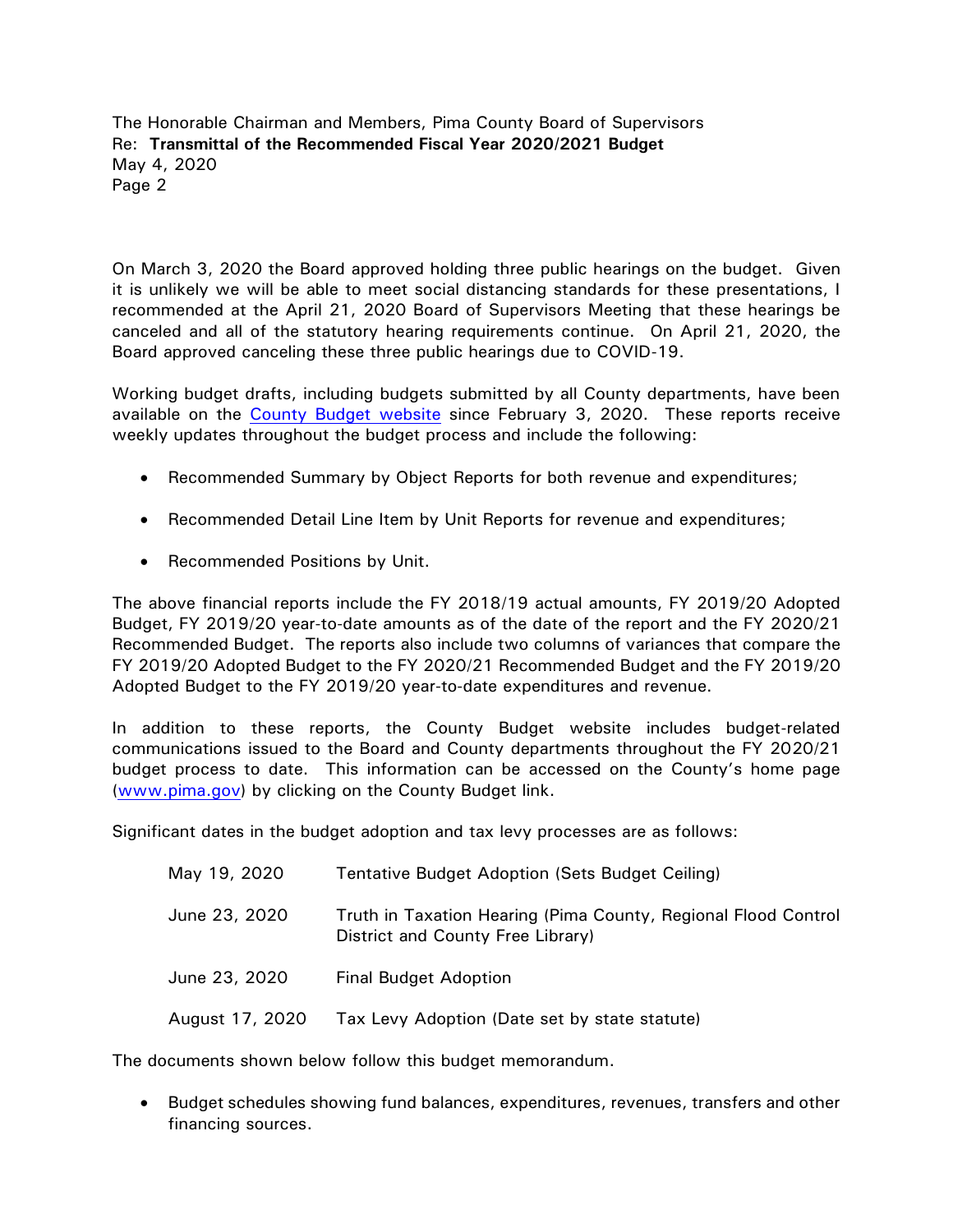A summary of each department's budget, including a description of the budget on a line-item account basis.

The County's base operating budget for all funds set forth in this recommendation includes projected, continuing and new cost shifts, revenue reductions and revenue sharing.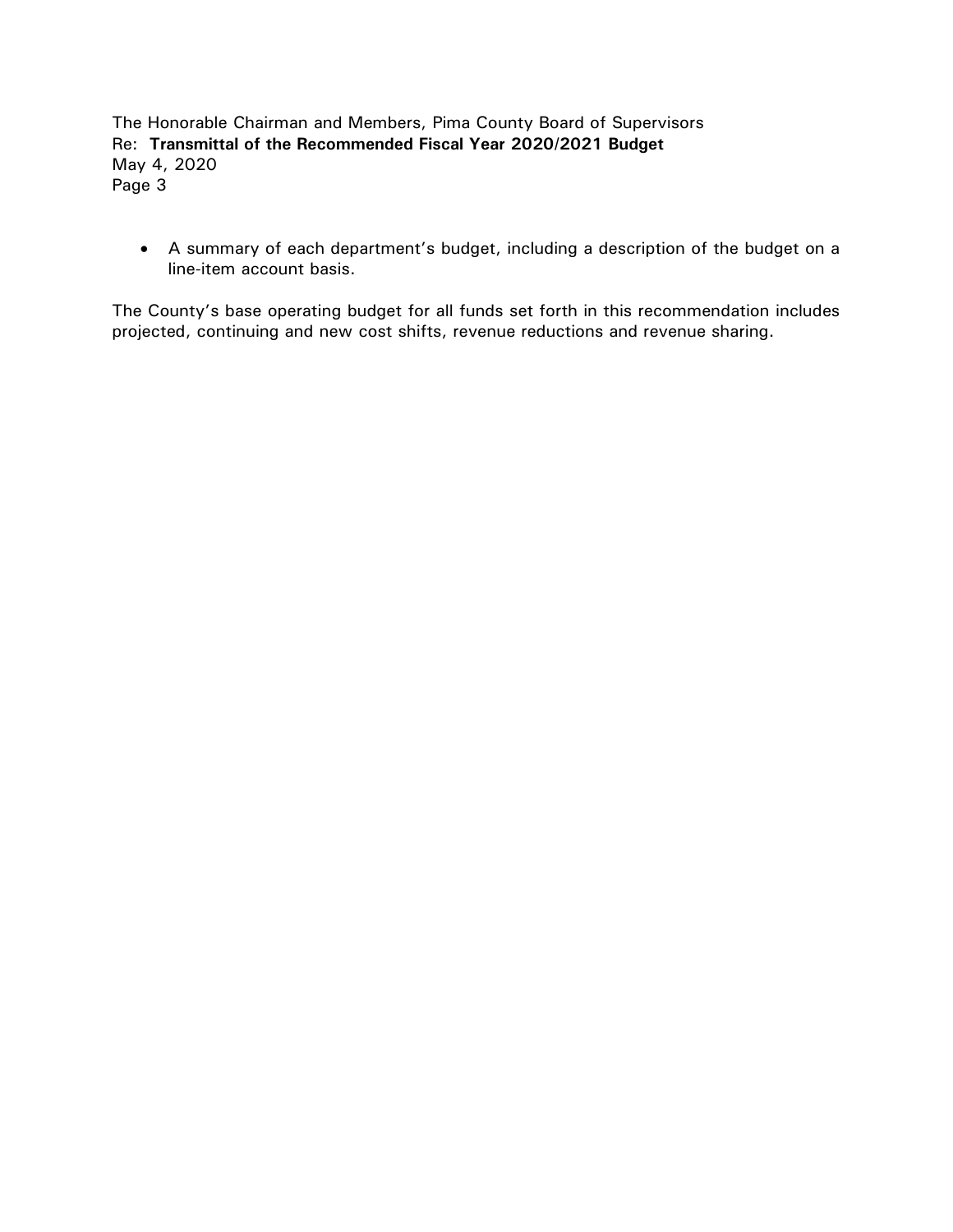#### Table of Contents

| I.    |                                                                                                                                                                                                                                                                                  |  |
|-------|----------------------------------------------------------------------------------------------------------------------------------------------------------------------------------------------------------------------------------------------------------------------------------|--|
| Ш.    | А.<br>В.                                                                                                                                                                                                                                                                         |  |
| III.  |                                                                                                                                                                                                                                                                                  |  |
| IV.   | 1. General Government Revenues Other Than Property Taxes* 10                                                                                                                                                                                                                     |  |
| V.    | RECOMMENDED ADJUSTMENTS TO GENERAL FUND BASE EXPENDITURES 14                                                                                                                                                                                                                     |  |
| VI.   | RECOMMENDED ADJUSTMENT TO GENERAL FUND SUBMITTED BASE REVENUES  15<br>A. Increase General Fund Primary Property Tax Rate by \$0.0282* 15                                                                                                                                         |  |
| VII.  | B. Pay-As-You-Go Capital Improvement Funding (PAYGO)* 19<br>C. Pavement Preservation and Repair Funding for Local Roads*21<br>D. Annual Capital Projects Fund Budget and Capital Improvement Plan Budget21<br>4. Information Technology - Internal Service Fund Capital Budget23 |  |
| VIII. |                                                                                                                                                                                                                                                                                  |  |
|       |                                                                                                                                                                                                                                                                                  |  |
|       | В.<br>C.                                                                                                                                                                                                                                                                         |  |
|       | Pavement Preservation and Repair Funding for Local Roads & PAYGO Projects 28<br>Е.                                                                                                                                                                                               |  |

\*Denotes sections are further discussed in the post-COVID-19 Recommendations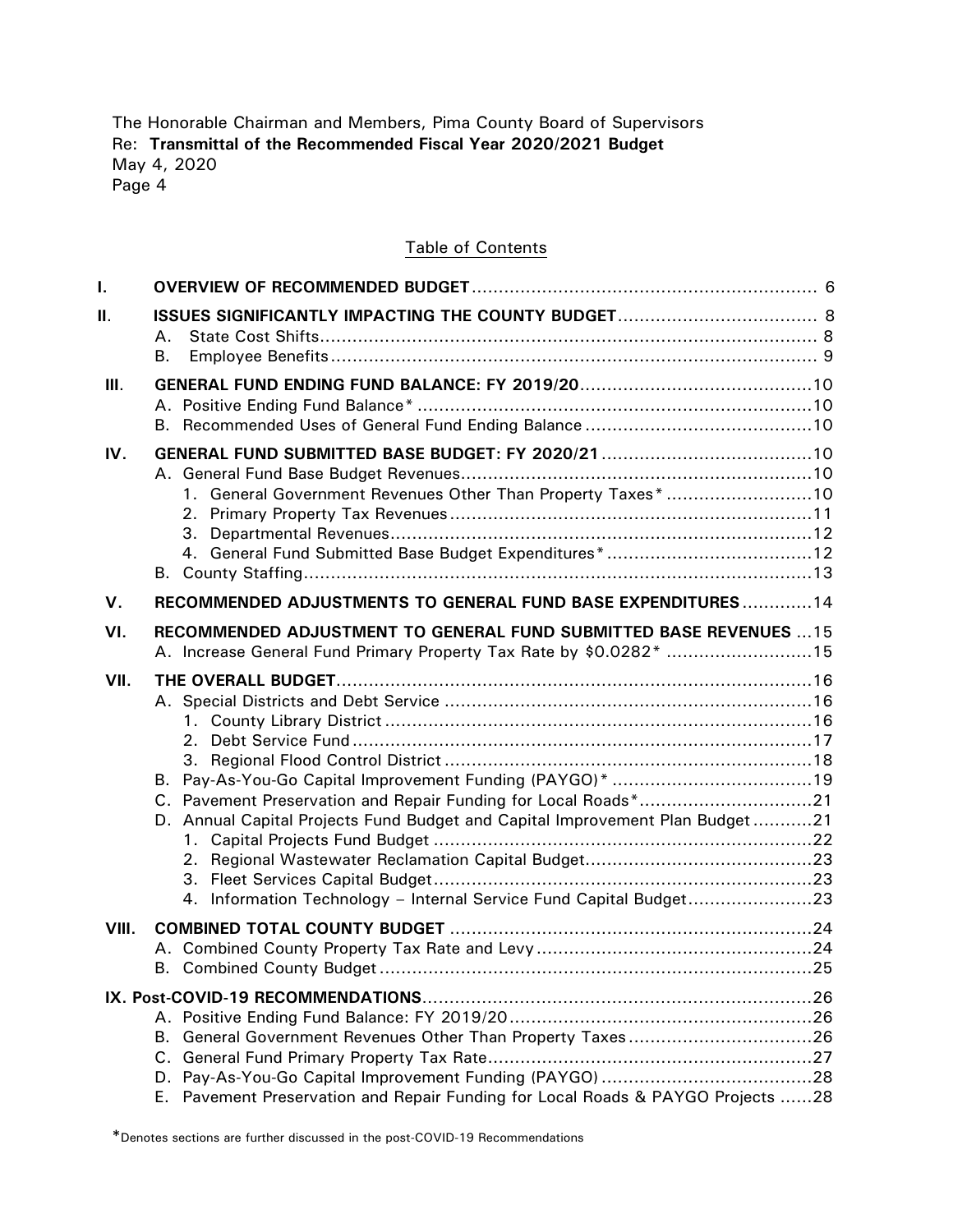## Table of Contents Continued

| J. Quick View of Offsetting a \$70 Million General Fund and HURF/VLT Revenue Loss or |  |
|--------------------------------------------------------------------------------------|--|
|                                                                                      |  |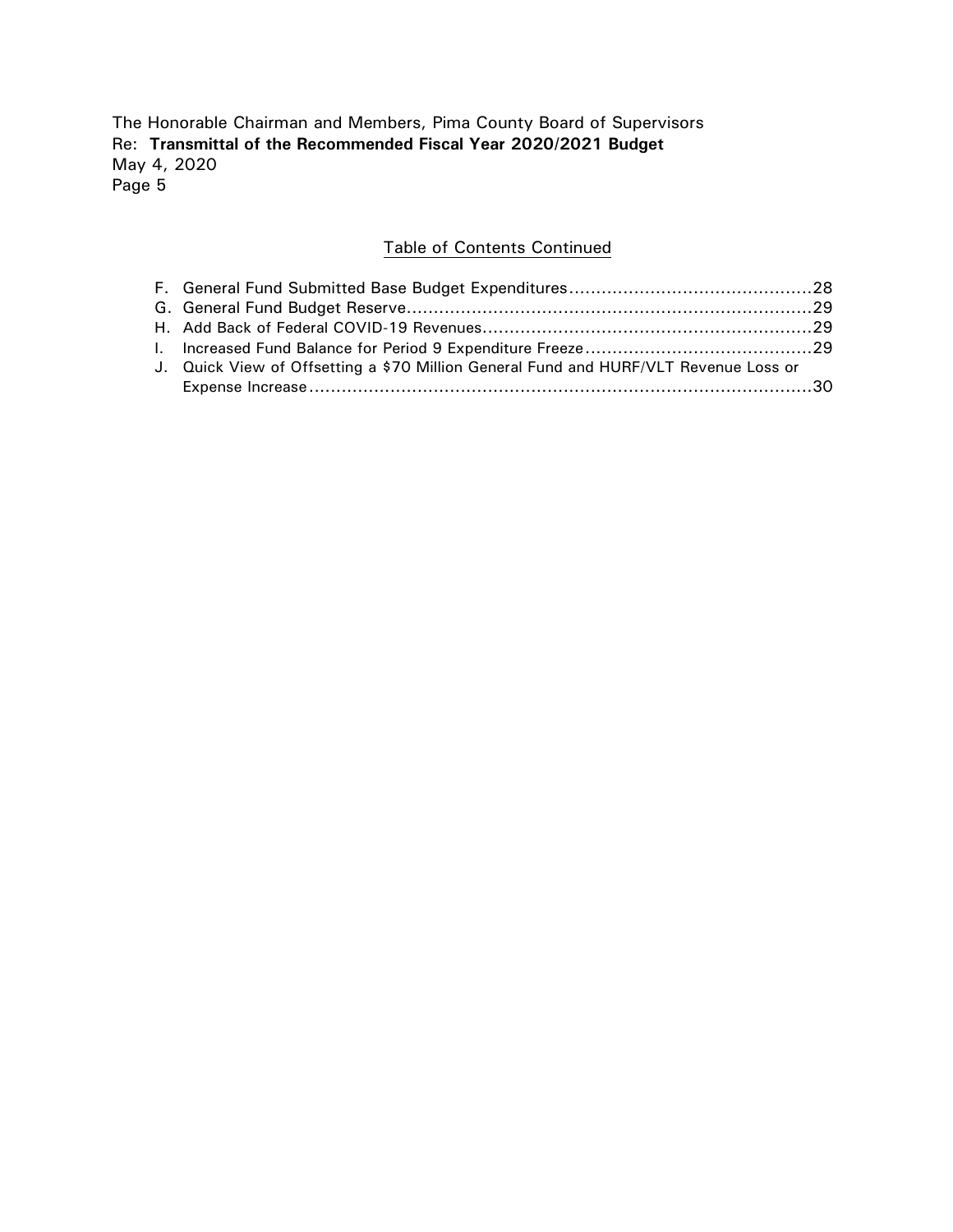## **I. OVERVIEW OF RECOMMENDED BUDGET**

Pima County's FY 2020/21 Recommended Budget continues the conservative approach to budgeting that has been followed since the start of the last recession. The County continues to adjust its budget in response to reduced revenues and increased service demands. For the pre-COVID-19 Budget, departmental budgets have been decreased by three percent in personnel services, seventy five percent in out-of-state travel and training and fifteen percent in various operating supplies. For the post-COVID-19 Budget, each department was asked to prepare an additional five percent expenditure reduction plan to offset revenue losses caused by the COVID-19 pandemic. I also will be recommending a salary furlough within the post-COVID-19 Budget to be effective January 1, 2021 if we do not meet targeted expenditure reductions. These expenditure reductions will be implemented to build a post-COVID-19 fund balance.

The Recommended Budget (pre-COVID-19 Budget) was created based on the information that was available prior to COVID-19. Therefore, the State Reports, Departmental Budgets, and information provided on pages 5 thru 24 of this Transmittal Letter do not include the possible economic impacts due to the Coronavirus pandemic outbreak.

To see the post-COVID-19 recommendations, please see pages 25 thru 28.

## **PRE-COVID-19 BUDGET RECOMMENDATIONS**

FY 2020/21 significant pre-COVID-19 budget highlights include the following:

- The projected General Fund available ending balance for FY 2019/20 is \$58,205,372, an increase of \$15,080,766 over the budgeted FY 2019/20 General Fund Reserve of \$43,124,606. This amount represents the beginning fund balance for FY 2020/21.
- It is recommended that the FY 2019/20 ending balance be allocated primarily to the following purposes:
	- \$15,000,000 to fund the contract payment to Banner Health on behalf of the Banner–University of Arizona Medical Center South Campus;
	- \$1,726,800 to fund the State's continuing discriminatory shift of costs to the County for Juvenile Corrections;
	- \$780,558 to fund the State's shift of costs to the County for the Arizona Department of Revenue;
	- \$40,698,014 to fund a portion of the General Fund Budget Reserve, for FY 2020/21.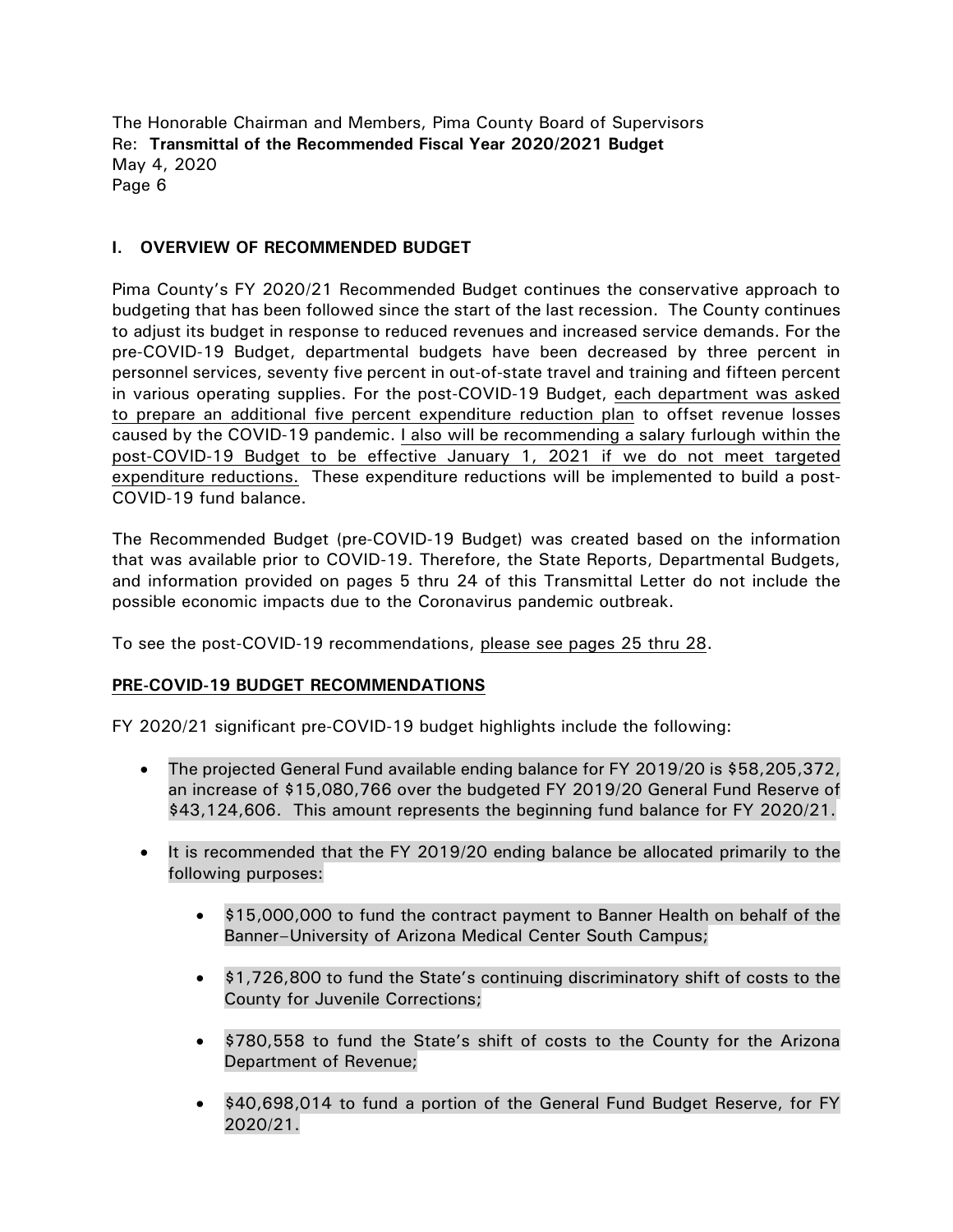- It is recommended that the General Fund primary property tax rate be increased \$0.0282 from the FY 2019/20 rate of \$3.9996 to \$4.0278 to fund the Pay-As-You-Go program. Budgeted FY 2020/21 primary property tax collections from all sources total \$369,696,062.
- Assuming the Board adopts the increased General Fund primary property tax rate to \$4.0278 per \$100 of net assessed value, recommended General Fund revenues and transfers-in for FY 2020/21 are projected to be \$619,382,829, which is \$25,790,984, or 4.3 percent, more than the current year.
- Excluding primary property taxes, General Government Revenues from all other sources are projected to increase \$6,841,588.
- The value of the net primary property tax base is projected to increase 4.70 percent. This is the sixth time in ten years the property tax base has increased. Between FY 2009/10 and FY 2014/15, the County's primary net assessed value declined 16.3 percent. For the first time in over ten years the FY 2020/21 net assessed value exceeds the FY 2009/10 value. It is expected the property tax base will continue to increase modestly for the next few years. While the valuation is increasing, the proposed General Fund primary property tax rate is recommended to increase by \$0.0282 per \$100 of net assessed value. This will result in an increase in the net General Fund primary property tax levy of \$18,994,398 over the FY 2019/20 levy.
- General Fund primary property tax revenues from all sources are projected to increase \$18,649,386 at the increased tax rate. Primary property tax revenues are different from the tax levy because of the impact of actual property tax collection rates, the amount of delinquent property tax collected and the associated penalties and interest collected on delinquent property taxes.
- Recommended General Fund expenditures and transfers-out for FY 2020/21 are projected to be \$677,588,201, which is \$10,787,823, or 1.6 percent more than the current year's adopted budget.
- Existing State budget cost transfers for FY 2020/21 have an annual budget impact of \$96,419,679 million, or 27 percent of the recommended General Fund primary property tax rate of \$4.0278.
- The recommended General Fund Budget Reserve totals \$42,334,544, or 6.8 percent of recommended General Fund revenues and operating transfers-in.
- The Recommended Budget for the Library District for operating costs, grants and operating transfers-out is \$51,868,260 a \$1,146,057 decrease from the current year. The secondary property tax rate is recommended to remain at the FY2019/20 rate of \$0.5353 per \$100 of net assessed value.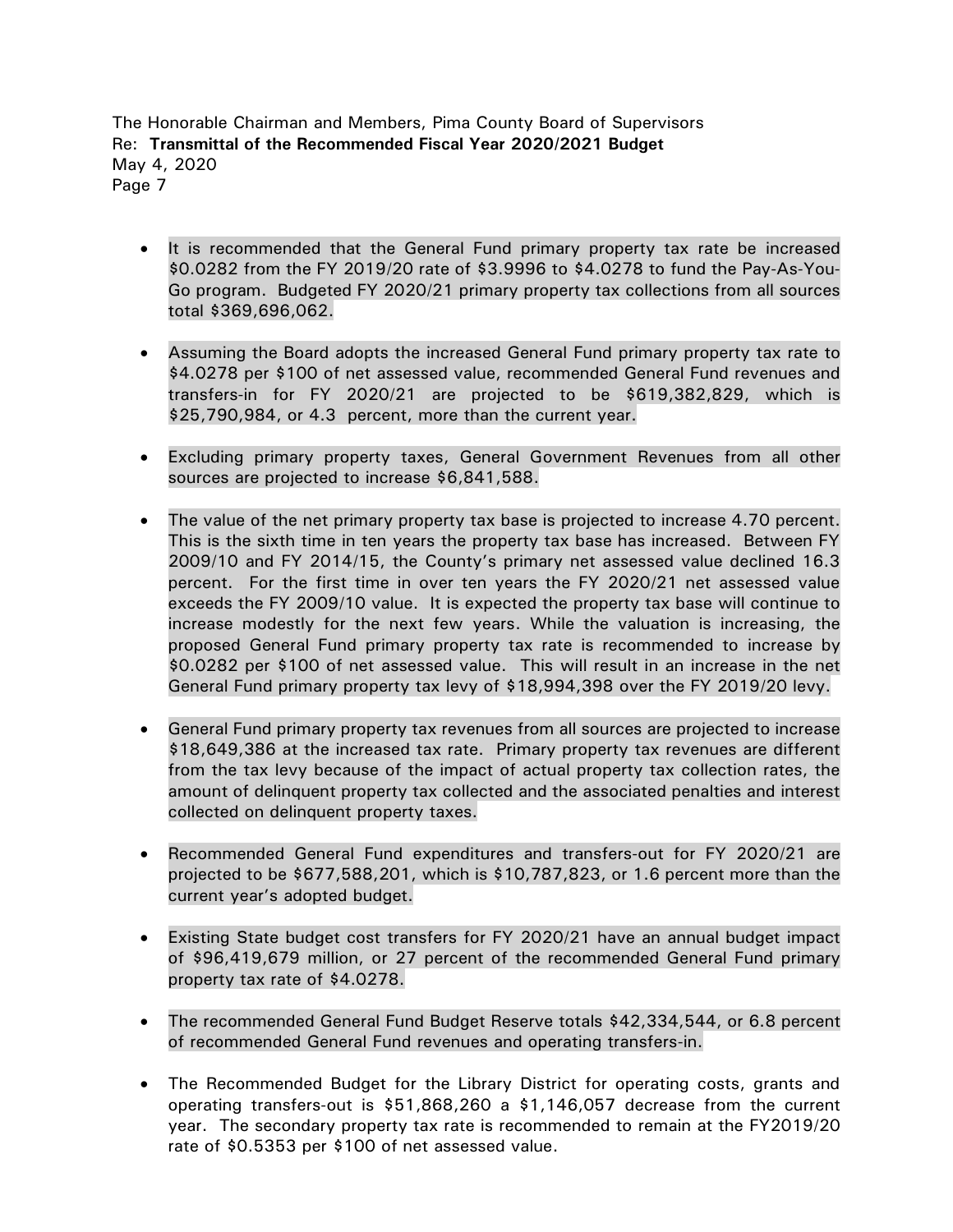- The Recommended Budget for Debt Service is \$118,515,443, a \$10,653,559 increase from the current year. The recommended budget proposes the secondary property tax rate be reduced to \$0.5200 per \$100 of net assessed value, a \$0.17 decrease from the FY2019/20 rate of \$0.6900, resulting in a decrease of \$12,706,543 in the secondary property tax levy.
- The Recommended Budget for the Regional Flood Control District (RFCD) for operating costs, special revenue, grants, and operating transfers-out is \$29,983,905, a \$3,719,910 decrease from the current year, which includes an increase of \$1,480,551 in the secondary property tax levy. The recommended budget proposes the secondary property tax rate remains at \$0.3335 per \$100 of net assessed value.
- The combined primary and secondary recommended County property tax rate (excluding the Fire District Assistance Tax) is \$5.4166 per \$100 of net assessed value and is a decrease of \$0.1418 from FY 2019/20. The resulting combined County levy (excluding the Fire District Assistance Tax) is \$492,593,179, a \$9,965,604 increase over the current year.
- The combined, total Recommended County Expenditure Budget for FY 2020/21 is \$1,345,458,712 and is \$34,641,172, or 2.6 percent, more than the current year Adopted Budget.

# **II. ISSUES SIGNIFICANTLY IMPACTING THE COUNTY BUDGET**

This section contains a series of brief descriptions of some of the major issues that impact Pima County's FY 2020/21 Recommended Budget. Further details are contained in various memoranda accessed via the [County Administrator Memoranda FY 2020/21](https://webcms.pima.gov/cms/One.aspx?portalId=169&pageId=509664) page on the County Budget website.

## A. State Cost Shifts

The shifting of the State of Arizona's Budget Costs to Pima County continues to have direct, adverse impacts on the programs and services provided by the County in FY 2020/21.

Overall FY 2020/21 State cost shifts total nearly \$96.4 million, or 27 percent of the proposed General Fund primary property tax rate of \$4.0278 per \$100 of net assessed value. These scheduled cost shifts are approximately \$8.5 million more than last year and will have to be absorbed into the budget. It is likely these cost shifts will increase even faster next year as the full impact of a twenty plus percent increase in AHCCC enrollment will need to be paid. A detailed list of these State cost transfers is shown in Table 1 below.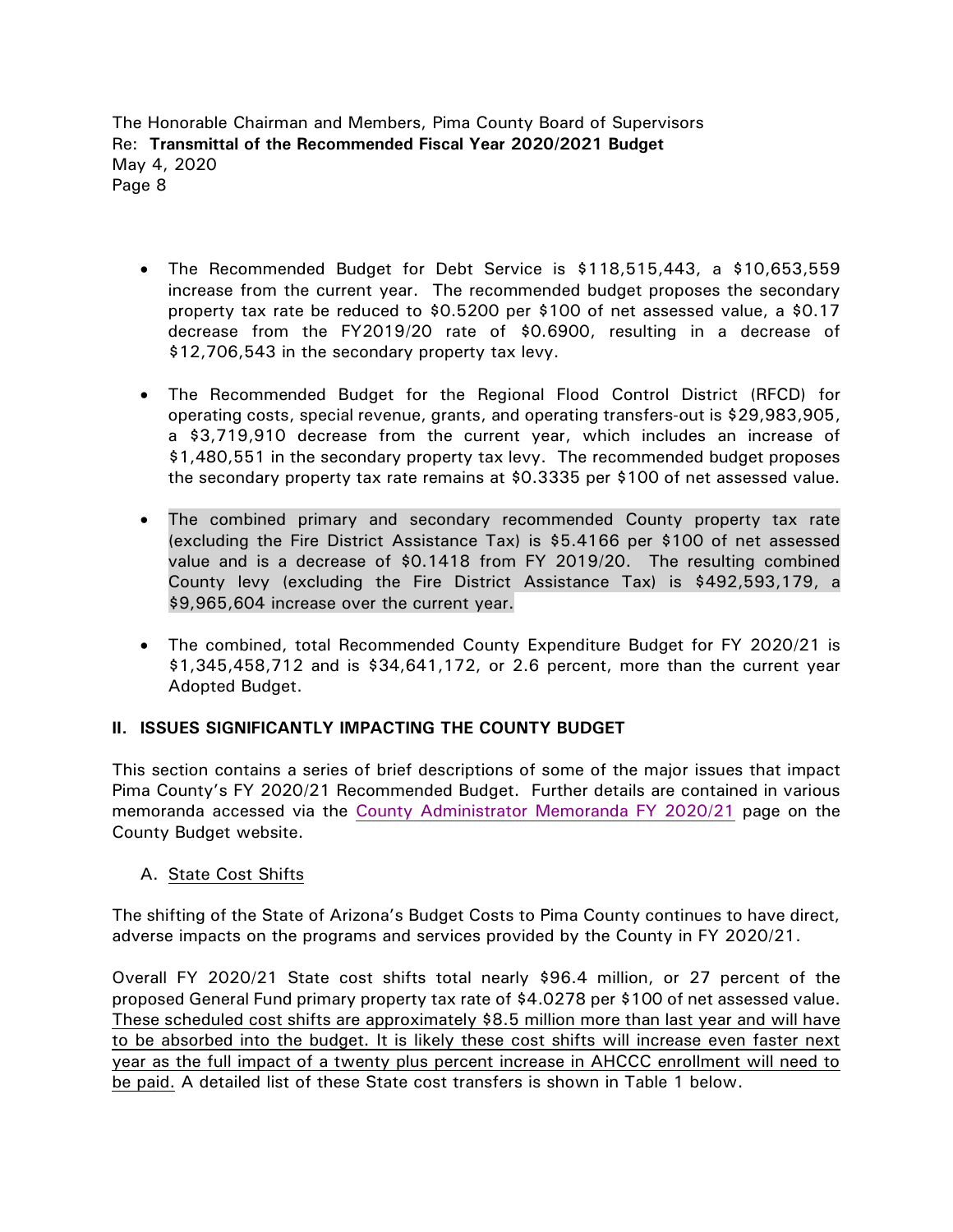| Table 1: Continuing FY 2020/21 State Cost Transfers to Pima County. |                             |  |  |  |
|---------------------------------------------------------------------|-----------------------------|--|--|--|
|                                                                     | <b>Amount Required From</b> |  |  |  |
| <b>Description</b>                                                  | <b>Pima County</b>          |  |  |  |
| Superintendent of Schools Accommodation District                    | \$461,700                   |  |  |  |
| Arizona Department of Revenue Operating Cost                        | 780,558                     |  |  |  |
| <b>Restoration to Competency</b>                                    | 1,028,627                   |  |  |  |
| Constables - Salaries and Benefits                                  | 1,159,700                   |  |  |  |
| <b>State Juvenile Detention</b>                                     | 1,726,800                   |  |  |  |
| Justice Courts - JP Salaries and Benefits                           | 1,771,226                   |  |  |  |
| <b>Behavioral Health System State Contribution</b>                  | 3,064,936                   |  |  |  |
| Arizona Health Care Cost Containment System                         | 16,654,300                  |  |  |  |
| Superior/Juvenile Court - Salaries and Benefits                     | 20,180,253                  |  |  |  |
| Arizona Long Term Care System                                       | 49,591,579                  |  |  |  |
| Total                                                               | \$96,419,679                |  |  |  |

## B. Employee Benefits

Overall FY 2020/21 County benefits costs are expected to increase by a net of \$5.3 million over FY 2019/20 (from \$158.9 million to \$164.2 million). This net additional cost is primarily driven by significant increases in the County's required contribution rates for the Public Safety Personnel Retirement System (PSPRs), and the Arizona State Retirement System (ASRS). For FY 2020/21 departmental Worker's Compensation costs will be covered by the Self-Insured Trust fund.

Based on the plan performance of the Pima County Health Care Benefits Trust, FY 2020/21 health insurance rates for both the County and eligible County employees will increase from the FY 2019/20 rates. As the result of various wellness and other initiatives instituted by the County over the past several years and overall employee usage of the County's selfinsured employee health plan, the plan has been running a surplus over the last several years. The County has utilized this surplus to fund the plan's required reserves for claims. This year, the County has experienced higher claims than in prior years, due in part to medical and pharmaceutical rates rising nationally. Therefore, the County's FY 2020/21 Health Plan Funding Projection is calling for an 8.61 percent increase. In order to maintain a sufficient and healthy balance in the trust fund, the County will increase rates to the employee and the County ranging from \$3.01 to \$5.36 per pay period, dependent upon the coverage selected. Increasing rates now will help offset any additional medical costs associated with medical treatment costs associated with COVID-19.

The annual cost of all benefits as a percentage of employee compensation varies widely by employee type. For example, a County employee in the ASRS retirement system receives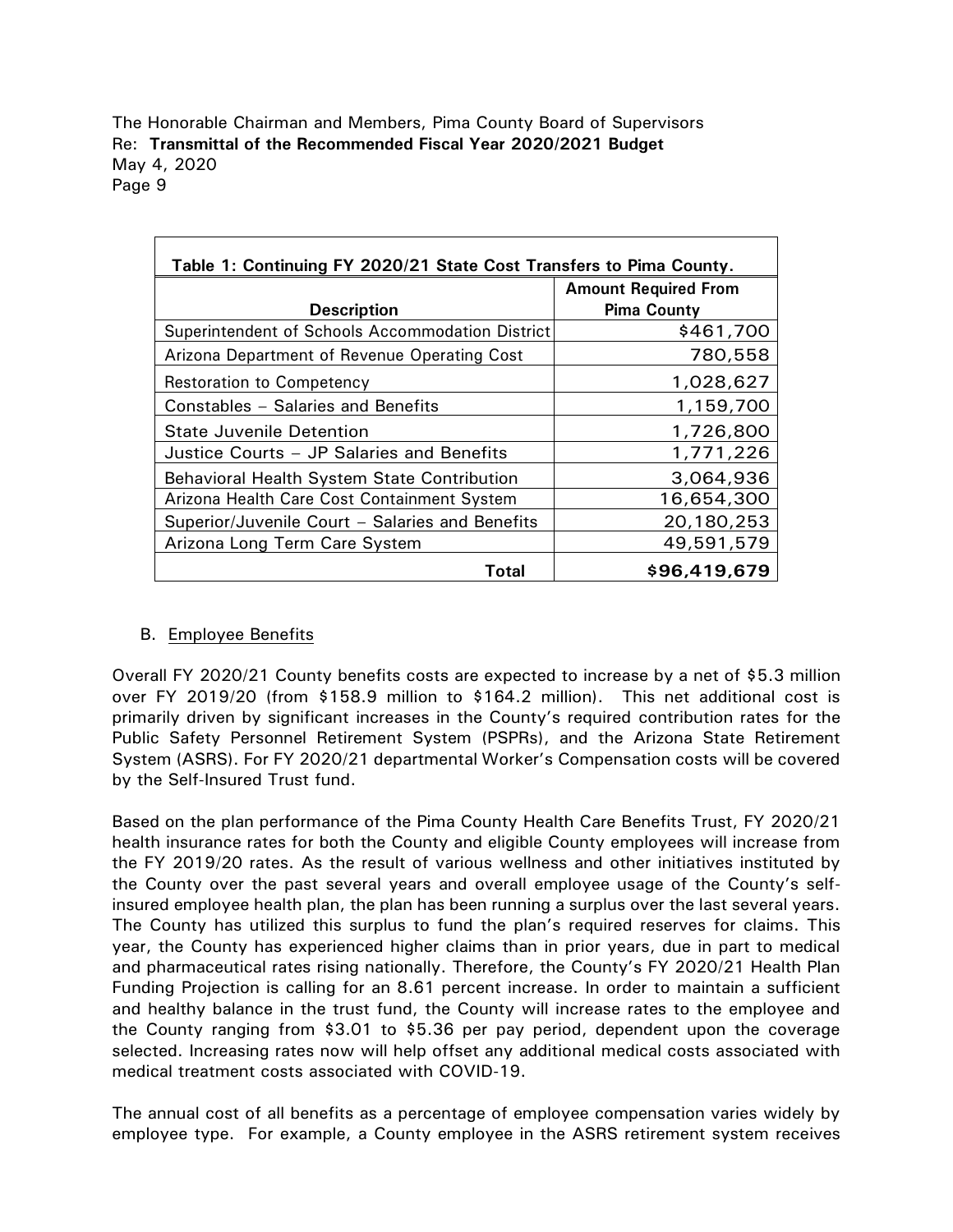employer paid benefits equal to 33 percent of their salary. For certain Public Safety employees, this percentage increases to as much as 95 percent of the cost of their salary.

## **III. GENERAL FUND ENDING FUND BALANCE: FY 2019/20**

#### A. Positive Ending Fund Balance

The recommended General Fund ending balance for FY 2019/20 is \$58,205,372. This is a projected increase of \$15,080,766 over the FY 2019/20 budgeted General Fund Reserve of \$43,124,606. This ending balance represents approximately 9 percent of FY 2020/21 projected General Fund revenues plus operating transfers-in. This ending fund balance is within the recommended guidelines of the Government Finance Officers Association and represents the FY 2020/21 Beginning Fund Balance.

#### B. Recommended Uses of General Fund Ending Balance

The information contained in Table 2 below represents my recommendations for use of the \$58,205,372 of non-recurring, one-time resources, projected as the available ending balance of the General Fund on June 30, 2020.

| Table 2: Recommended Allocation of FY 2019/20 General Fund Ending Balance. |               |  |  |
|----------------------------------------------------------------------------|---------------|--|--|
| <b>Recommendation</b>                                                      | <b>Amount</b> |  |  |
| Banner-University Medical Center South Campus                              | \$15,000,000  |  |  |
| <b>State Cost Shift: Juvenile Corrections</b>                              | 1,726,800     |  |  |
| State Cost Shift: Arizona Department of Revenue                            | 780,558       |  |  |
| <b>General Fund Reserve</b>                                                | 40,698,014    |  |  |
| ΤΟΤΑL                                                                      | \$58,205,372  |  |  |

## **IV. GENERAL FUND SUBMITTED BASE BUDGET: FY 2020/21**

#### A. General Fund Base Budget Revenues (Before my recommended adjustments below)

If the current General Fund primary property tax rate of \$3.9996 were to be continued into FY 2020/21, projected FY 2020/21 base budget revenues and operating transfers-in to the General Fund total \$616,866,593. This is a \$23,274,748 or a 3.9 percent, increase from the current year adopted budgeted revenues and operating transfers-in to the General Fund.

Below is a brief discussion of each category of projected General Fund base revenues.

## *1. General Government Revenues Other Than Property Taxes*

Excluding General Fund primary property tax revenues, projected FY 2020/21 base budget General Government revenues from all other sources is \$191,749,846, a \$6,841,588, or 3.7 percent increase from the current Adopted Budget.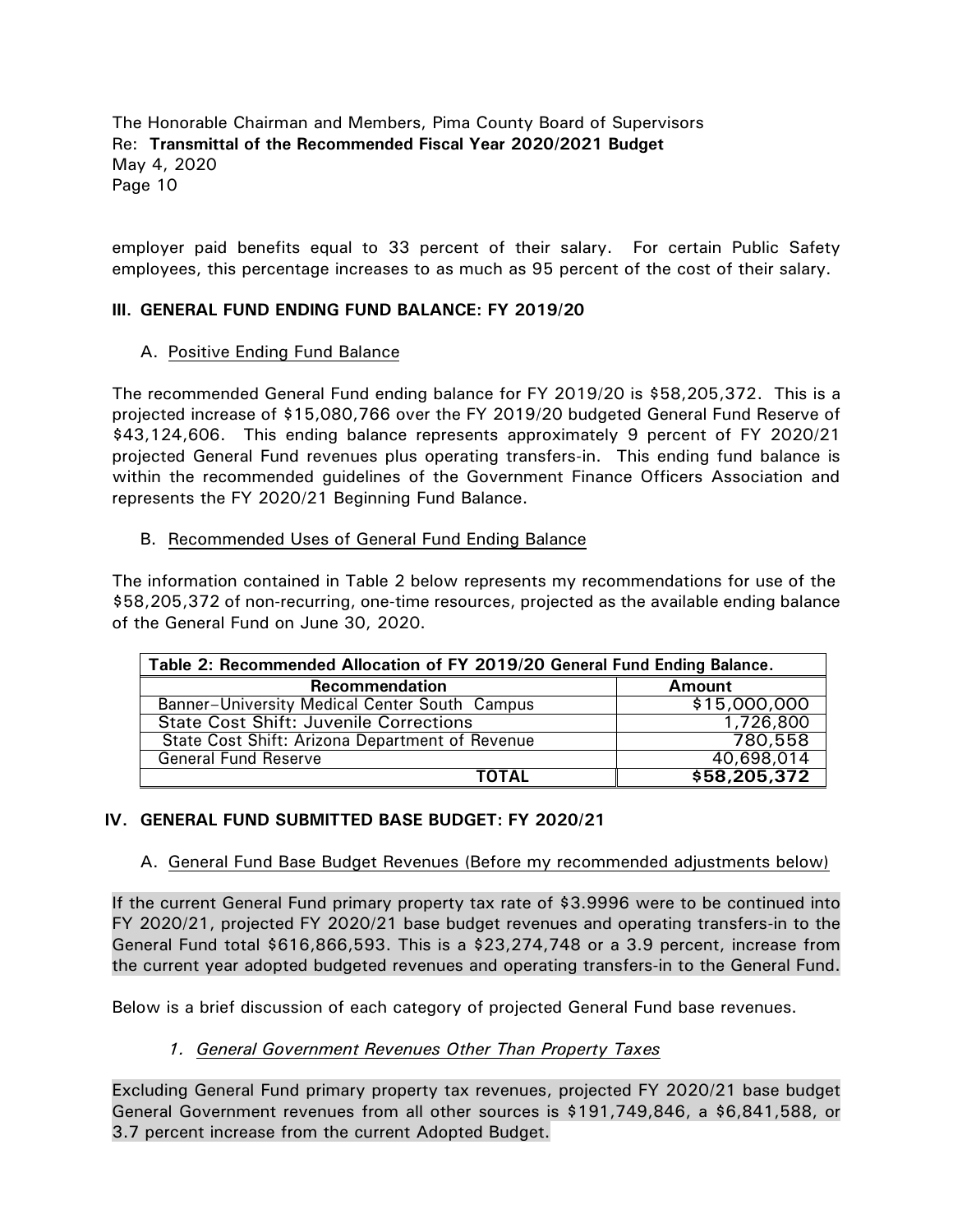The largest revenue stream in this category – State Shared Sales Tax – is projected to increase by \$5.0 million, or 4.0 percent, to \$131.0 million, reflecting continued growth in the local economy. Vehicle License Tax revenue is also projected to show continued improvement next year with an overall increase of \$1.2 million, or 3.9 percent.

## *2. Primary Property Tax Revenues*

a. Annual Five-percent Cap on Taxable Net Assessed Value Increases

Eight years ago, Arizona voters approved a Constitutional amendment that substantially limits future overall appreciation of the existing property tax base by setting a five percent cap on taxable net assessed value increases from year to year. Previously, the market dictated increases in taxable net assessed value.

> b. Primary Property Tax Revenues (Before recommended primary property tax rate adjustments)

The taxable net assessed value for FY 2020/21 totals \$9.1 billion. This is a net increase of \$410.5 million, or 4.70 percent, over the current year and represents the sixth annual increase in taxable net assessed value since FY 2009/10. This amount is the first time in eleven years that the taxable net assessed value has exceeded the FY 2009/10 amount of \$9.0 million. In FY 2020/21, the market value of existing property in the County will increase by 2.99 percent. New construction will add 1.66 percent to the property tax base.

Assuming the General Fund primary property tax rate for FY 2020/21 continues at the current rate of \$3.9996 per \$100 of taxable net assessed value, that the resulting General Fund primary levy is \$365.6 million. This is \$16.4 million or 4.70 percent more than the amount levied in the FY 2019/20 year's Adopted Budget.

In addition to the collection of current year property taxes, the County receives revenue for the payment of delinquent property taxes from prior years and associated interest and penalties.

Together with the projected primary property tax collection next year, the total base General Fund property tax revenues projected for FY 2020/21 are \$367.2 million. This amount is \$16.1 million, or 4.60 percent more than the total General Fund primary property tax revenues adopted in the FY 2019/20 Adopted Budget. The majority of the difference between the levy amount and the revenues collected is attributable to the overall collection rate, reductions in the forecasted collections of penalties and increases in the interest on delinquent property tax collections.

The State Truth in Taxation statute determines the County's neutral primary property tax levy each year. A neutral levy and corresponding tax rate is defined as the previous year's levy plus additions to the tax base from new construction. Pursuant to statute, the County's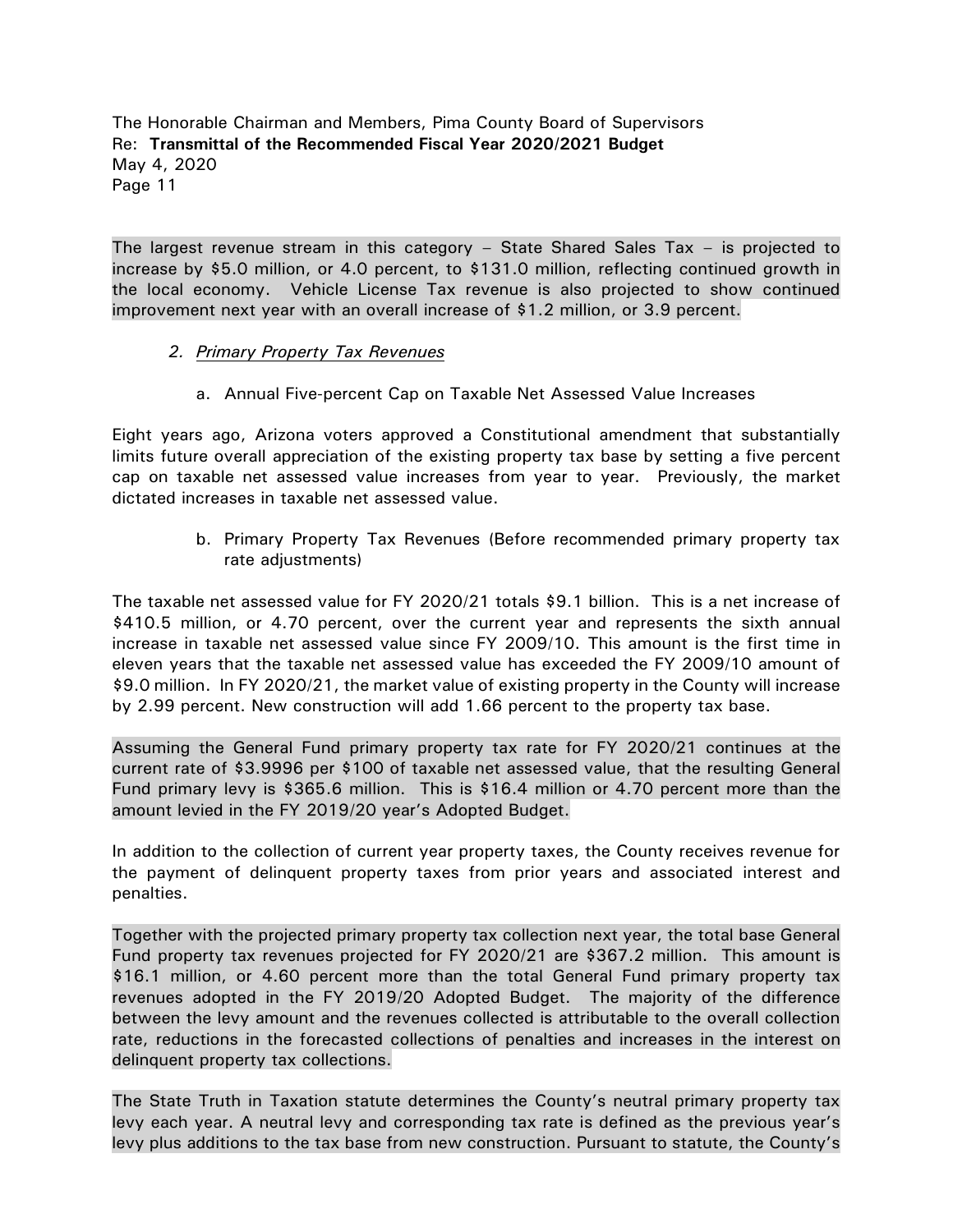FY 2020/21 neutral primary rate is \$3.8835 per \$100 of taxable net assessed value, or \$0.1161 less than the current year \$3.9996 General Fund primary tax rate. The resulting neutral primary levy is \$10.6 million, or 2.9 percent less than the levy produced by the current year's General Fund primary tax rate. If the current year primary rate remains unchanged, the County would be required to hold a Truth in Taxation hearing prior to the final budget adoption.

This statutory benchmark is more restrictive than the County's Maximum Allowable Primary Levy Limit imposed by the Arizona Constitution, which is indexed to reflect a modest annual rate of inflation of two percent. The Maximum Allowable Primary Levy Limit imposed by the Arizona Constitution allows the County's primary rate to be increased to \$5.0770, or \$1.0774 higher than the current year's General Fund rate. The resulting constitution capped levy is \$464.1 million, which is \$98.5 million, or 26.9 percent greater than the levy produced by the current year's primary property tax rate.

The above discussion assumes that the General Fund primary property tax rate will remain unchanged from FY 2019/20. As I have indicated earlier in this memorandum, I will be proposing to adjust the FY 2020/21 General Fund property tax rate by \$0.0282 per \$100 of taxable net assessed value to \$4.0278. This discussion can be found in Section VI below.

# *3. Departmental Revenues*

Base budget General Fund revenues from departments and operating transfers-in for FY 2020/21 are projected to total \$57.9 million. This is a \$0.3 million net increase from the current year's budget.

Significant increases/decreases in base General Fund departmental revenues and operating transfers-in include the following:

- \$9.6 million reduction in operating transfer-in from Fleet Services.
- \$1.8 million increase in loan payment from Catalina Foothills School District.
- \$1.6 million increase in loan payment from University of Arizona.
- \$1.6 million operating transfer-in loan payment from Development Services.
- \$1.5 million operating transfer-in Grant indirect cost reimbursement.
- \$1.5 million operating transfer-in loan payment from Information Technology.
- \$1.0 million operating transfer-in from Capital Projects.
- \$700 thousand operating transfer-in loan payment from Wireless Integrated Network.
- \$283 thousand increase in recording fee revenue from the Recorder.

## *4. General Fund Submitted Base Budget Expenditures (Before my recommended adjustments below)*

The amount required in FY 2020/21 to fund department submitted General Fund-supported base budgets for both expenditures and transfers-out is \$617.7 million. This base amount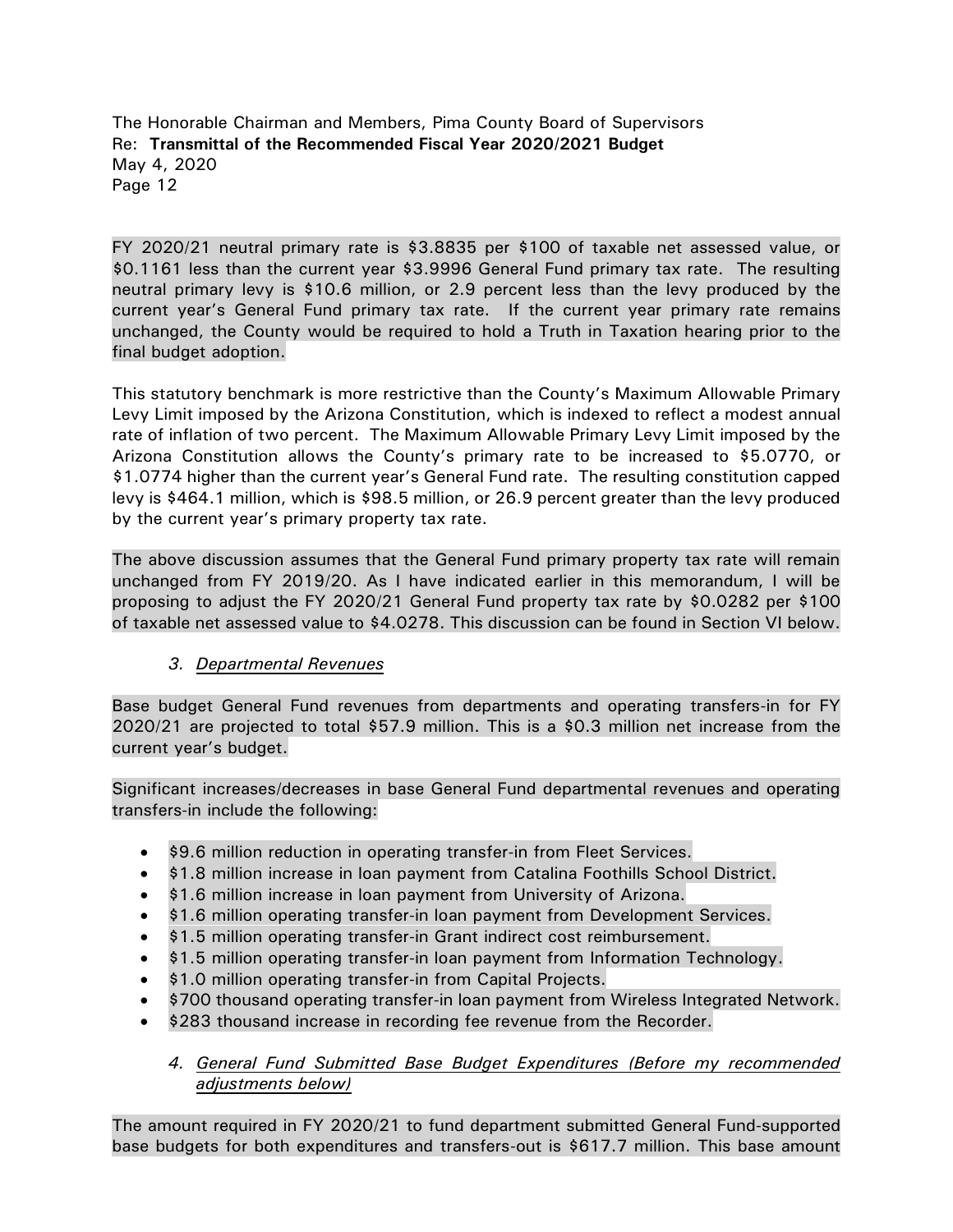represents FY 2019/20 adopted departmental budgets adjusted for increased benefit costs, grants match, impacts to base costs pursuant to Board adopted budget policies and prior directives, and decreases in base one-time expenditures in the current year. Details regarding specific base expenditure adjustments can be found in the individual department analyses that follow this memorandum.

#### B. County Staffing

Over the past several years, Pima County has taken significant actions to maintain an effective and efficient workforce while incrementally reducing unnecessary or redundant positions primarily through attrition.

The overall County workforce has shrunk by over 1,206 Full-Time Equivalents (FTEs), or 14 percent from peak staffing in FY 2007/08, as shown in Table 3 below. In addition to decreases in staffing, the County instituted significant changes in the way it budgets and accounts for vacant positions and staff turnover. Staffing is also controlled by having departments budget only for positions they can reasonably expect to fill during the course of the fiscal year. For FY 2020/21 departmental budgets have been decreased by three percent in personnel services.

FY 2020/21 total budgeted FTEs increased by a net of 78 from FY 2019/20. The majority of the increase in FTEs occurs in the General Fund. The increase represents the net of various increases and decreases in the funded FTE counts within the various County departments. Descriptions of changes in the number of FTEs are included in the individual department descriptions in this book.

The FTEs included in Table 3 do not reflect the three percent attrition reduction in personnel services. I have instructed staff to work with the departments to equate these personnel savings to vacant PCNs. Once obtained, the vacant PCNs will be inactivated and therefore, unavailable for use.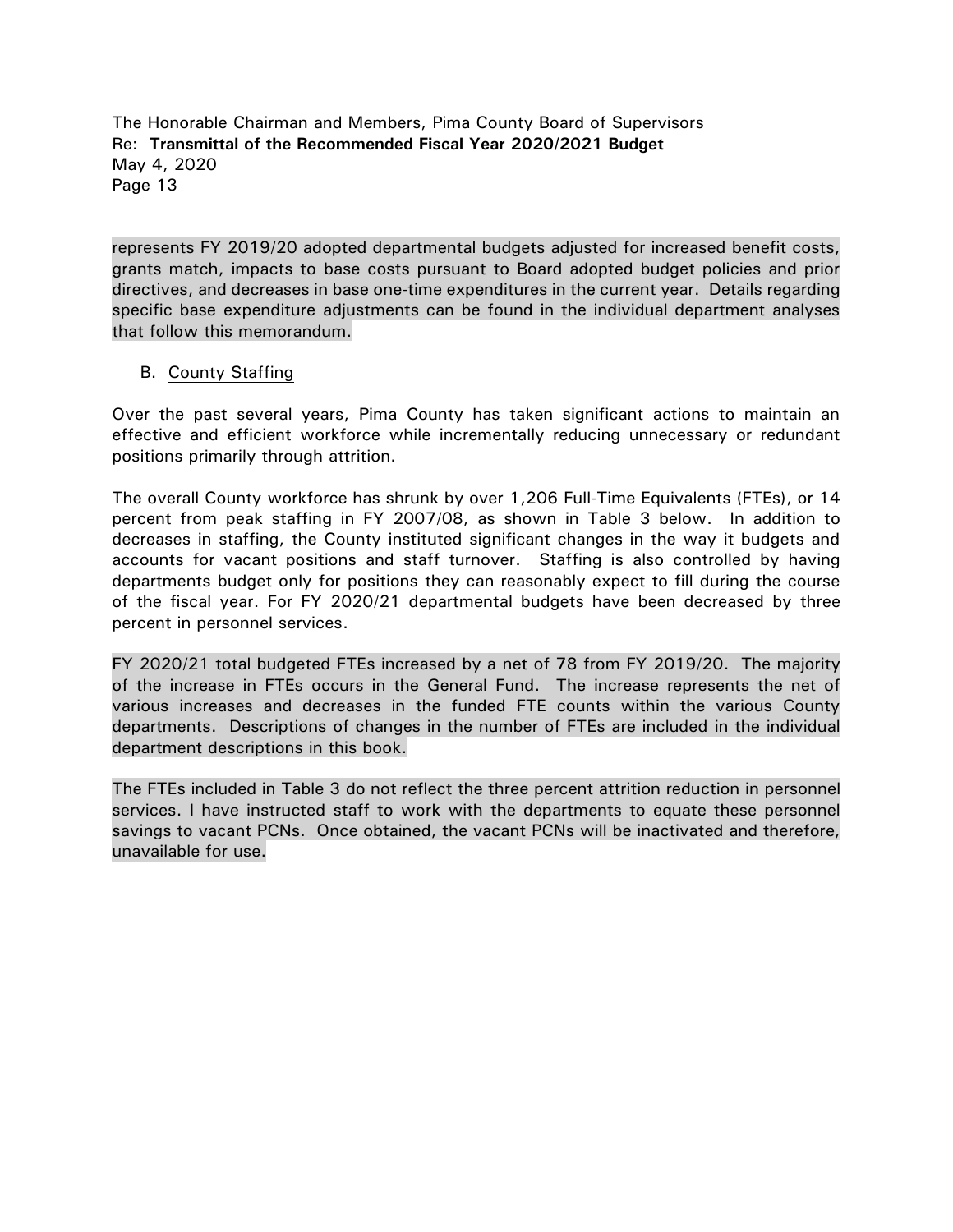| Table 3: Total Budgeted FTE Positions, FY 2007/08    |                      |                      |                          |  |
|------------------------------------------------------|----------------------|----------------------|--------------------------|--|
| Adopted Budget through FY 2020/21 Recommended Budget |                      |                      |                          |  |
|                                                      |                      | Change in            | <b>Cumulative Change</b> |  |
| <b>Fiscal Year</b>                                   | <b>Budgeted FTEs</b> | <b>Budgeted FTEs</b> | in Budgeted FTEs         |  |
| 2007/08                                              | 8,396                |                      |                          |  |
| 2008/09                                              | 8,113                | (283)                | (283)                    |  |
| 2009/10                                              | 7,838                | (275)                | (558)                    |  |
| 2010/11                                              | 7,753                | (85)                 | (643)                    |  |
| 2011/12                                              | 7,361                | (392)                | (1,035)                  |  |
| 2012/13                                              | 7,314                | (47)                 | (1,082)                  |  |
| 2013/14                                              | 7,329                | 15                   | (1,067)                  |  |
| 2014/15                                              | 7,255                | (74)                 | (1, 141)                 |  |
| 2015/16                                              | 7,061                | (194)                | (1, 335)                 |  |
| 2016/17                                              | 7,114                | 53                   | (1, 282)                 |  |
| 2017/18                                              | 7,056                | (58)                 | (1, 340)                 |  |
| 2018/19                                              | 7,129                | 73                   | (1, 267)                 |  |
| 2019/20                                              | 7,112                | (17)                 | (1, 284)                 |  |
| 2020/21                                              | 7,190                | 78                   | (1, 206)                 |  |

## **V. RECOMMENDED ADJUSTMENTS TO GENERAL FUND BASE EXPENDITURES**

Table 4 below details the FY 2020/21 expenditure adjustments required to fund Banner University Medical Center, additional ongoing State-related cost shifts and fully fund a 6.8 percent General Fund Budget Reserve.

| Table 4: Recommended Adjustments to FY 2020/21 Submitted              |               |  |  |
|-----------------------------------------------------------------------|---------------|--|--|
| <b>Base Expenditures and Operating Transfers-out.</b>                 |               |  |  |
| Proposed FY 2020/21 Base Expenditures and Operating Transfers-out     | \$617,746,299 |  |  |
| Banner-University Medical Center South Campus                         | 15,000,000    |  |  |
| Ongoing State Cost Shifts - Juvenile Corrections                      | 1,726,800     |  |  |
| Ongoing State Cost Shifts - Arizona Department of Revenue Costs       | 780,558       |  |  |
| Fund 6.8 Percent General Fund Budget Reserve                          | 42,334,544    |  |  |
| Total FY 2020/21 Recommended Expenditures and Operating Transfers-out | \$677,588,201 |  |  |

The Recommended General Fund budget totals \$677,588,201 and consists of \$626,540,998 expenditures and \$51,047,203 operating transfers-out to other County departments and funds.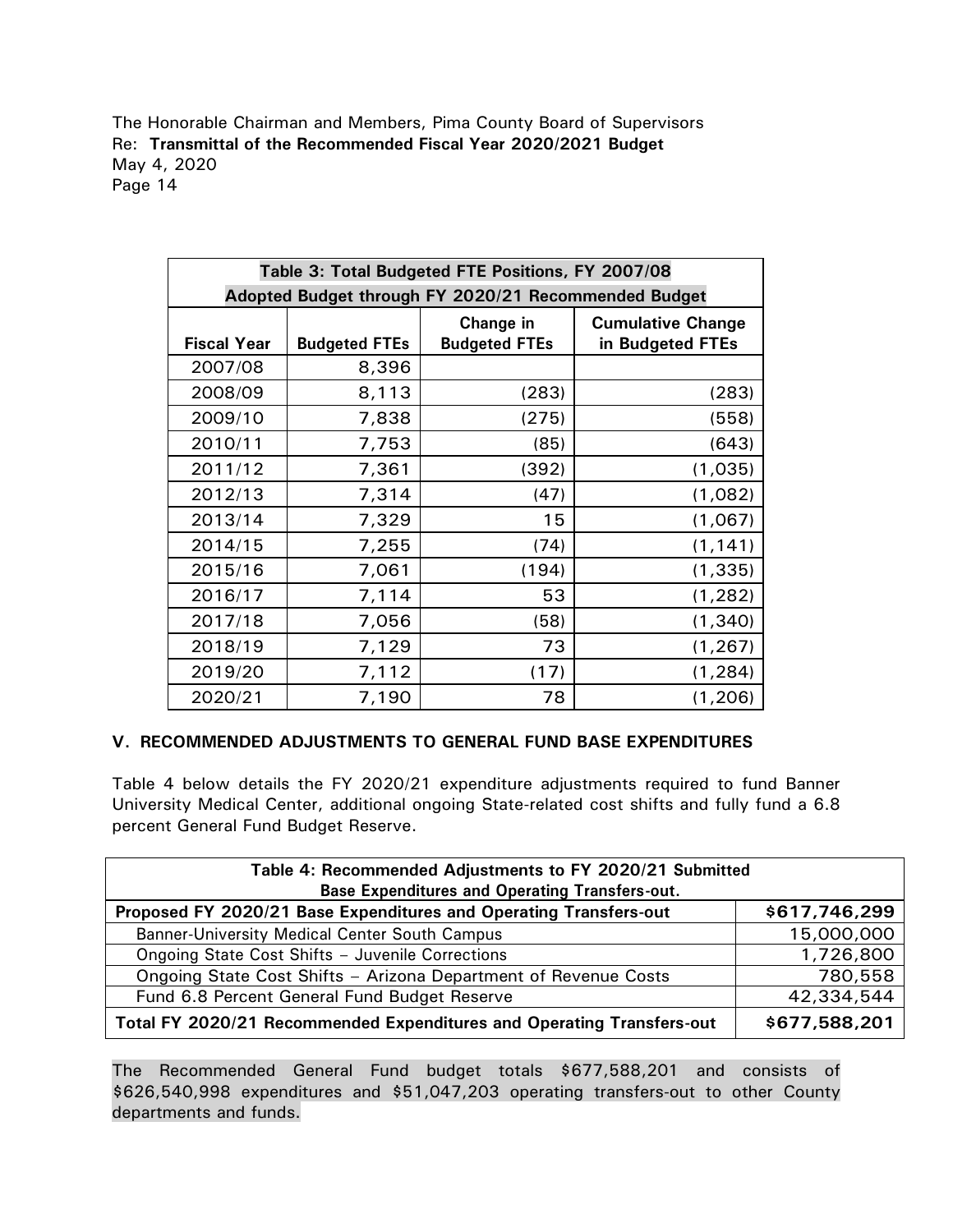I am also recommending a General Fund Budget Reserve of \$42,334,544. This amount represents 6.8 percent of recommended revenues and operating transfers-in. This reserve meets the Government Finance Officers Association recommendation of a minimum set aside and retains a reserve capacity for any emergency funding during the course of the coming fiscal year.

## **VI. RECOMMENDED ADJUSTMENT TO GENERAL FUND SUBMITTED BASE REVENUES**

## A. Increase General Fund Primary Property Tax Rate by \$0.0282

The FY 2020/21 General Fund primary property tax rate of \$4.0278 per \$100 of taxable net assessed value is an increase of \$0.0282 from the FY 2019/20 rate of \$3.9996. As directed in the Board of Supervisors Policy D 22.12 General Fund Capital Improvement Fund Pay-As You-Go Program, the proposed General Fund primary property tax levy was calculated using sixty percent of both the decrease in the current secondary tax rate and of the increase in tax base to fund capital improvement projects while the remainder of the unobligated tax value reduced the combined tax rate. This portion of the primary tax levy amount will be used to fund Transportation Pavement Preservation projects, as well as, other capital projects within the General Fund Pay-As-You-Go program. For more information on the Pay-As-You-Go Program, see Section VII B.

The net impact due to the implementation of the Pay-As-You-Go program on the General Fund primary property tax rate is an increase of \$0.0282 per \$100 of taxable net assessed value from the FY 2019/20 rate of \$3.9996 to \$4.0278.

| Table 5: Recommended Adjustments to FY2020/21 Submitted                           |               |  |  |
|-----------------------------------------------------------------------------------|---------------|--|--|
| <b>Base Revenues and Operating Transfers-in</b>                                   |               |  |  |
| Proposed FY 2020/21 Base Revenues and Operating Transfers-in                      | \$616,866,593 |  |  |
| \$0.0282 Increase in the General Fund Primary Property Tax Rate<br>(now \$3.9996) | 2,516,236     |  |  |
| Total FY 2020/21 Recommended Revenues and Operating Transfers-in                  | \$619,382,829 |  |  |

As I mentioned in Section IV.A.2.b above, State Truth in Taxation statutes determines the County's neutral combined primary property tax levy each year. If the General Fund primary property tax rate remained the same as in FY 2019/20, the General Fund primary property tax rate would total \$3.9996 per \$100 of Taxable Net Assessed Value. The FY 2020/21 Truth in Taxation, tax rate is \$3.8835. Therefore, the proposed General Fund primary property tax rate of \$4.0278, would result in the General Fund primary rate being \$0.1443 over the Truth in Taxation rate. Thus, if the recommended primary property tax rate is adopted by the Board, the County will be required to hold a Truth in Taxation Hearing for the primary property tax prior to the final budget adoption.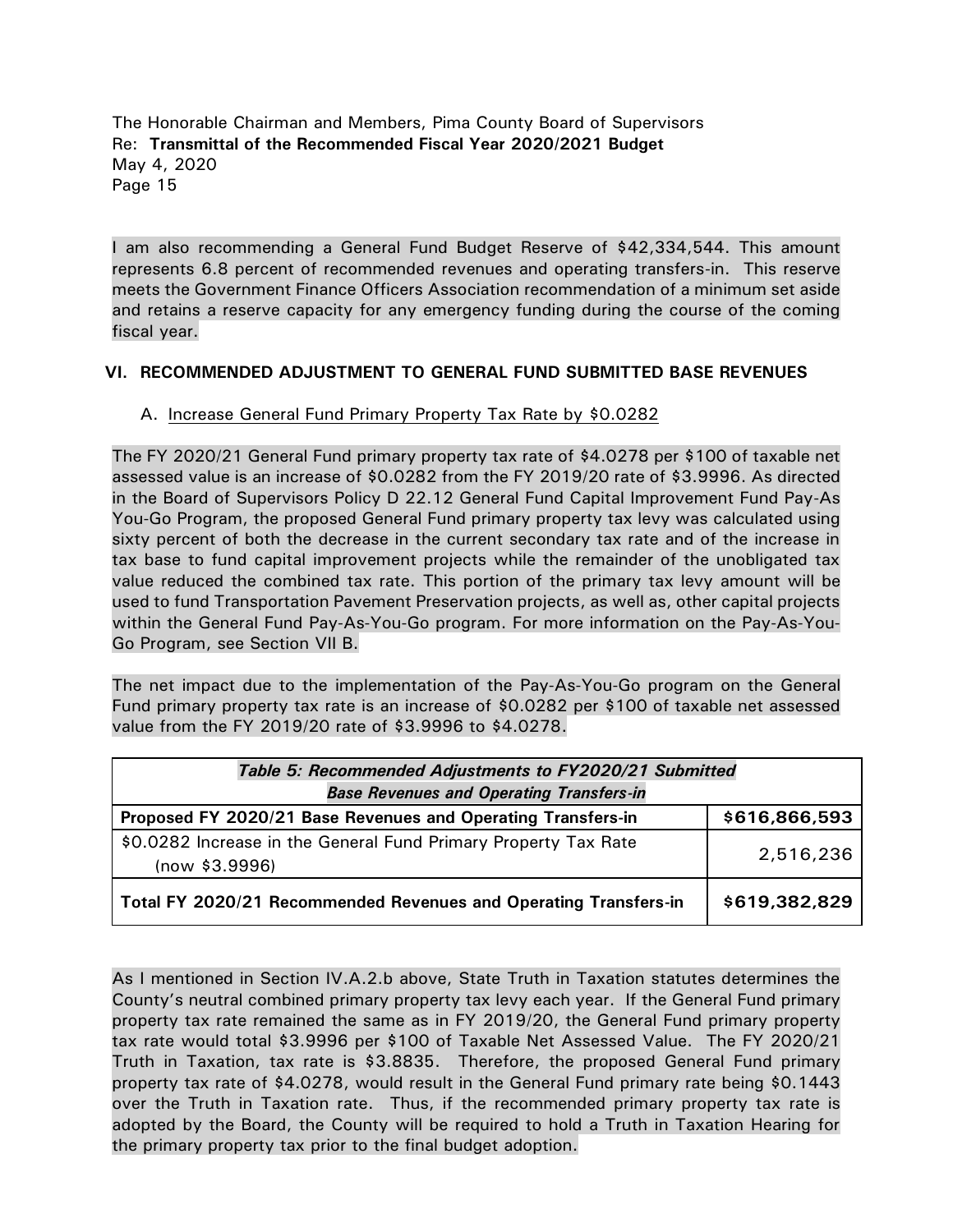#### **VII. THE OVERALL BUDGET**

#### A. Special Districts and Debt Service

#### *1. County Library District*

The Library District is funded by a dedicated secondary property tax and serves the entire County. In FY 2020/21, the Pima County Public Library budget includes the operation of a

Main Library, 25 branches, a nonprofit support center, a bookmobile and online services, including a dynamic web portal, Infoline, "Ask a Librarian," online homework help, employment and career help, full-text magazine and journal articles and downloadable e-books, audiobooks, video and music.

The Library has a collection of 1.2 million catalogued items, which will be borrowed 7 million times in the course of a year. The Library provides 1,200 computers that generate 1.5 million computer sessions by the public and welcomes on average 5.5 million visitors through its doors annually. The Library offers an increasing number of digital items to its patrons, including e-books and downloadable audiobooks, as well as streaming video. Community groups use library facilities to hold meetings of civic and educational interest and these facilities are gathering places where people interact, share information and engage in creating content through 21st Century Skills.

The County Library District property tax base is increasing for the sixth year in a row. The tax base is projected to increase 4.70 percent in FY 2020/21.

The FY 2020/21 Recommended Budget for operating costs, grants and operating transfersout is \$51,868,260. The budget will fund increased operating expenses for salaries and benefits, other internal service charges and maintenance costs.

For the second budget year, \$0.0400 cents of the Library tax rate is dedicated for PAYGO capital facilities. The library at the Southeast Regional Park at Houghton Road and Mary Ann Cleveland Way and the new Sahuarita Library will be the first facilities built using this funding strategy. In total, four PAYGO Capital improvement Projects are scheduled in FY 2020/21. In addition to the two previously mentioned projects, Library capital improvement projects include Martha Cooper Library Expansion and Library Network Improvements.

I recommend that the FY 2020/21Library District secondary property tax rate remain at \$0.5353 per \$100 of taxable net assessed value. The recommended tax rate is projected to provide \$48,479,458 in revenues that will be supplemented by a projected \$1,949,500 from fines, interest, grants and miscellaneous revenue and \$1,439,302 from the Library District fund balance in order to meet the recommended overall budget of \$51,868,260. The primary reason I am recommending the Library District tax rate remain the same as last year is because of contracted PAYGO Library projects.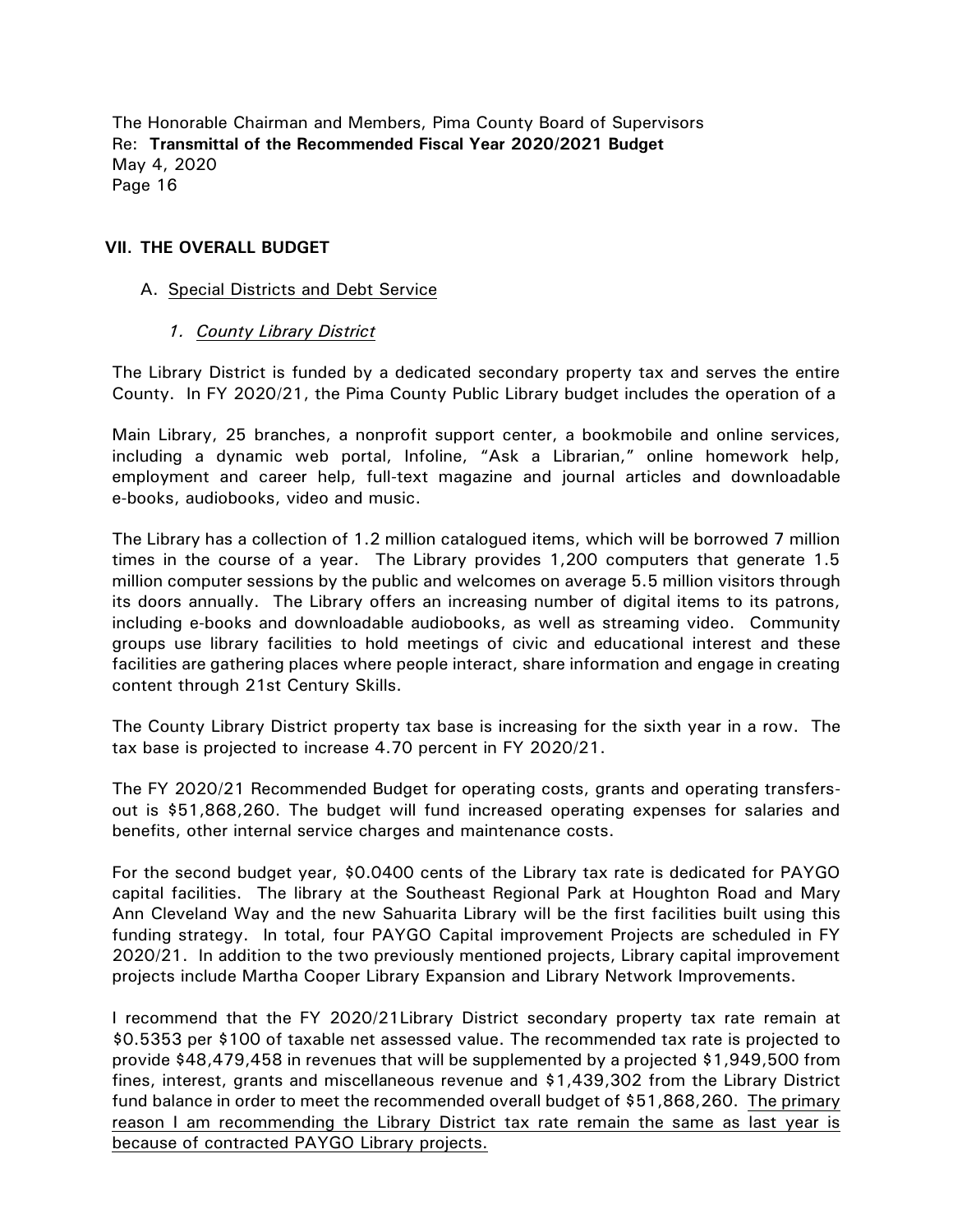# *2. Debt Service Fund*

The total Recommended FY 2020/21 Debt Service Fund budget is \$118,515,443, a \$10,653,559 increase from the current fiscal year. The Debt Service Fund includes payments on the County's General Obligation debt, the Street and Highway Revenue Bond debt, and Certificates of Participation debt, the majority of which is long-term debt.

## a. General Obligation Debt Service

The County's General Obligation Debt Service is funded by a secondary property tax levy. For FY 2020/21 the General Obligation Debt Service secondary property tax rate is reduced to \$0.5200 per \$100 of taxable net assessed value, a \$0.1700 reduction from FY 2019/20. The rate decrease is in line with the direction provided in the Board of Supervisors Policy for the General Fund Capital Improvement Fund Pay-As-You-Go Program. The FY 2020/21 recommended General Obligation debt service of \$47,595,222, a decrease of \$12,926,005 from FY 2019/20, will fund the existing debt service.

As originally planned when the 1997 Bond Program began, the debt service on new bond sales supported by the secondary tax levy was being offset by ongoing reductions in debt service for existing outstanding bonds. As the 1997 bonds were being retired, 2004, 2006, and 2014 bonds were sold, incurring new debt. The County issued the final General Obligation Bond Authorization in FY 2016/17. All General Obligation debt is projected to be completely paid off in FY 2028/29.

## b. Street and Highway Revenue Debt Service

The 1997 Transportation Bond authorization provides for the sale of Street and Highway Revenue bonds with the debt service being repaid from the HURF revenues the Transportation Department receives from the State of Arizona. The recommended Street and Highway Revenue Bond debt service of \$16,193,242, a decrease of \$1,900,375 from FY2019/20, will fund the existing debt service.

## c. Certificates of Participation Debt Service

The Certificates of Participation (COPs) debt service of \$54,726,979, an increase of \$25,479,939 from FY 2019/20, includes COPs issued in prior years for the acquisition or construction of County facilities such as the Public Service Center, the Fleet Services Facility, the Historic Courthouse, Transportation Local Road Repair Program and various sewer projects. The COPs debt service is paid from funds other than the General Obligation debt service tax levy. The significant increase is related solely to the PAYGO program where all expenses are paid within three years to comply with budget expenditure limitations.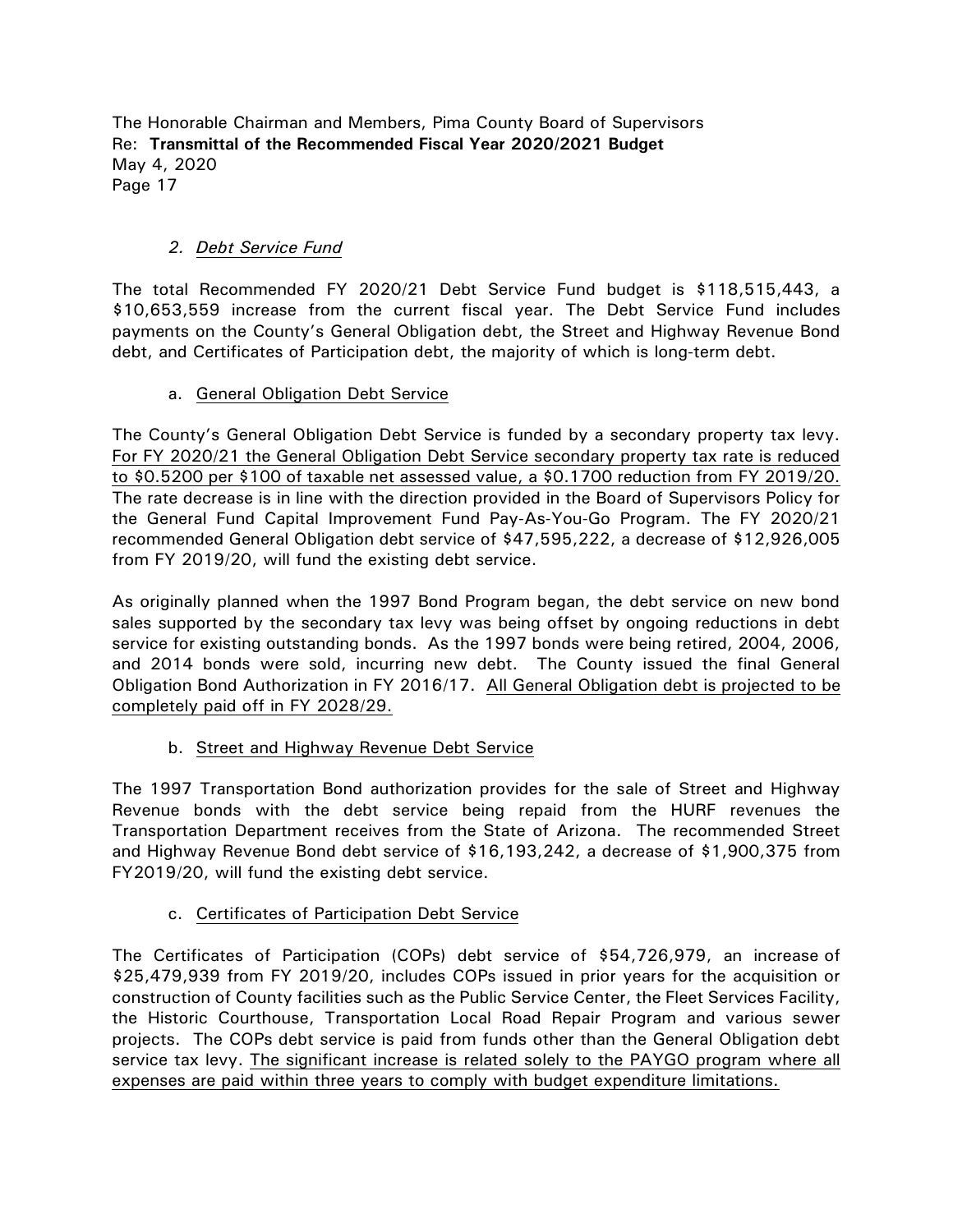## d. Sewer Debt Service

In addition to the debt service included in the Debt Service Fund, Pima County has additional debt service in the Regional Wastewater Reclamation Enterprise Fund. This debt service is paid for with sewer system revenues with no impact on the overall Debt Service Tax Rate. As of June 30, 2020, the amount of outstanding sewer revenue debt will be \$453,890,000. In addition to this sewer debt, another \$4,831,790 of the remaining County debt consists of COPs issued to pay for sewer projects. In total, debt for sewer infrastructure is approximately 53 percent of all County debt.

#### e. Overall Pima County Debt

Pima County issues four types of investment debt: General Obligation Bonds, Street and Highway User Revenue Bonds, Sewer Revenue Debt and Certificates of Participation. The County's investment debt is not a traditional long-term debt. Rather, it is relatively shortterm debt and always limited to 15-year repayment schedules.

Pima County's investment debt peaked in FY 2012/13 at \$1.35 billion from all sources. Because the County limits its investment debt to 15-year repayment schedules, at the end of FY 2019/20 current investment debt will be reduced to approximately \$855.7 million. It is anticipated that total debt at the end of FY 2020/21 will equal \$807.2 million including three new debt issues budgeted in FY2020/21 for \$111 million. This is a 40.2 percent reduction in just eight years.

## *3. Regional Flood Control District*

For the sixth consecutive year, the value of the Regional Flood Control District (RFCD) property tax base is forecasted to increase. The RFCD taxable net assessed value will increase 5.59 percent in FY 2020/21.

The recommended operating budget for the two components of the RFCD is \$16,644,303, a net decrease of \$269,910 from the current year budget. This amount includes \$16,188,803 for Flood Control Operations and \$455,500 of expenditures related to the Canoa Ranch In-Lieu Special Revenue Fund. The department has one grant, Invasive Plant Species, in FY 2020/21.

The RFCD recommended budget also includes operating transfers-out totaling \$12,080,531, a decrease of \$5,709,071 from the current year. These transfers include the following:

- \$11,500,000 transfer to the Capital Projects Fund to fund the District's Pay-As-You-Go Capital Improvement Program.
- \$280,000 to the Regional Flood Control District Grant for Invasive Plant Species.
- \$189,602 to the Stadium District for operating and maintenance costs of the Kino Environmental Restoration Project.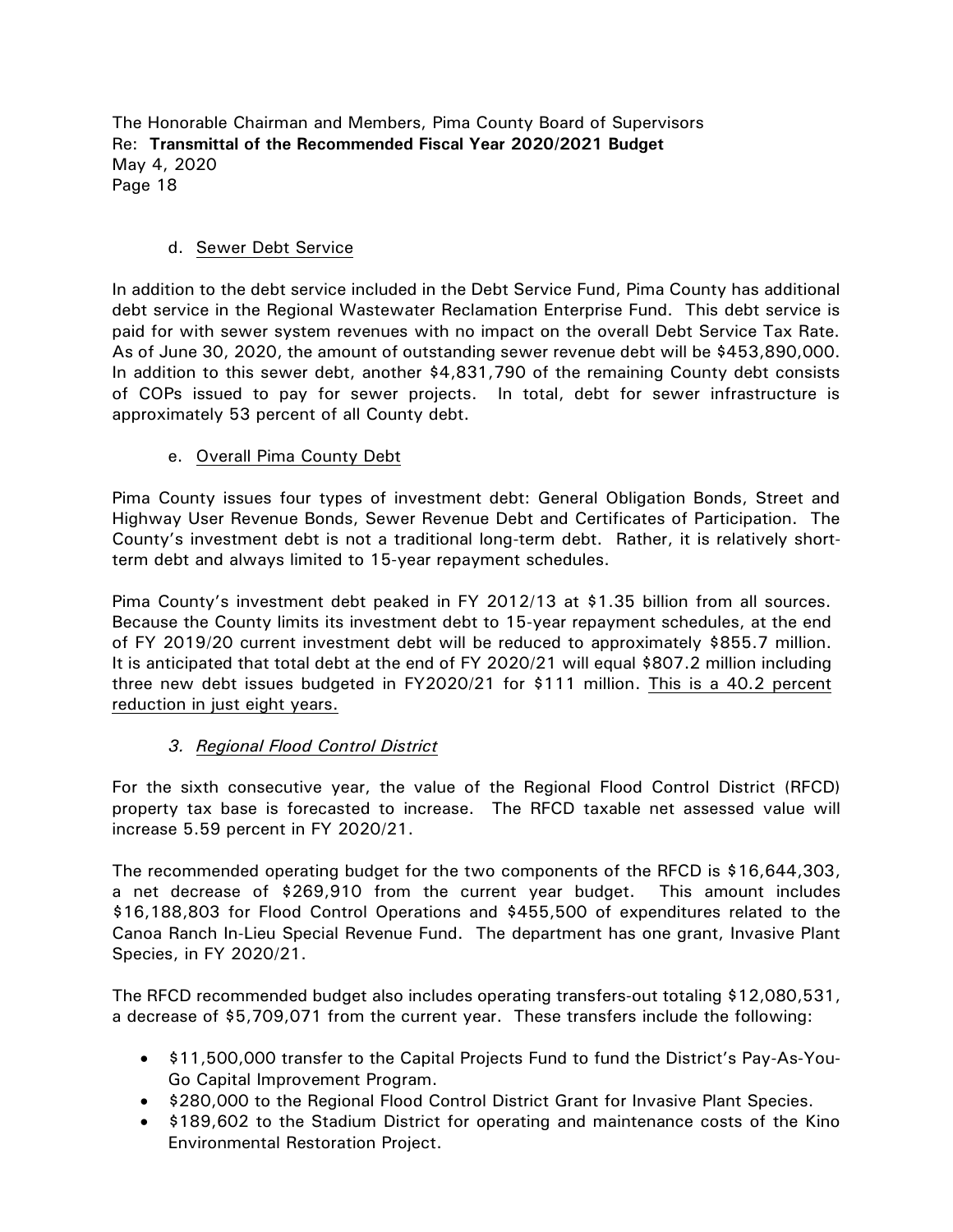• \$80,000 in funding for the County's Native Plant Nursery.

- \$20,000 in funding for Tucson Clean and Beautiful.
- \$10,929 in Indirect Cost reimbursements to the General Fund.

I recommend the RFCD FY2020/21 secondary property tax rate remain at \$0.3335 per \$100 of taxable net assessed value primarily because of the large capital transfer to ongoing capital projects.

## B. Pay-As-You-Go Capital Improvement Funding (PAYGO)

For FY 2020/21, I will continue to fund capital improvements using Pay-As-You-Go (PAYGO) Capital Financing. As directed in the Board of Supervisors Policy D 22.12 General Fund Capital Improvement Fund Pay-As-You-Go Program, the current budget includes \$18,784,651 in funding for the PAYGO Program for capital improvement projects. This funding was calculated using sixty percent of both the decrease in the current secondary tax rate and the increase in the tax base while the remainder of the unobligated tax value reduced the combined tax rate. The goal of the PAYGO program is to provide additional funding to repair our roads within 10 years, provide additional funding for other General Fund capital improvement projects as approved by the Board, reduce taxes spent on debt interest payments, and reduce the combined County property tax rate. This program is predicated on the general obligation bond debt repayment schedule being rapidly paid over the next several years that reduces the draw on the secondary tax rate.

PAYGO is an overall capital improvement plan (CIP) budget policy that is also being applied to non-general fund departments. This consistent approach enables the CIP to be funded with less long term debt costs and structured within a sustainable framework. The transition of Library and Regional Flood Control District (RFCD) capital programs to the PAYGO program is complete. As mentioned above, the Library has \$0.0400 cents of its tax rate permanently dedicated for PAYGO capital facilities. Through this effort, the libraries at the Southeast Regional Park off Houghton Road and Mary Ann Cleveland Way and the new Sahuarita Library will be the first facilities built using this funding strategy. In addition, \$0.0400 of the Regional Flood Control tax rate was also dedicated to PAYGO capital projects. These funds are being used to complete the Regional Flood Control Projects mentioned in Section VII.D.1.

RWRD has also transitioned to a PAYGO model during the current fiscal year. This model incorporates using the savings from debt repayment over time to fund RWRD's ongoing capital needs in order to maintain stability in their revenue stream and reduce the cost of long-term debt to the ratepayer. RWRD has dedicated five million annually toward their PAYGO program and shortened their debt schedules to 10 years for all future debt issuances.

The transition plan to PAYGO Capital Funding will eventually use the secondary property tax to fund the capital program with the debt service payment at a zero dollar level (once the General Obligation Bond Debt is fully retired). Annual capital financing will continue to use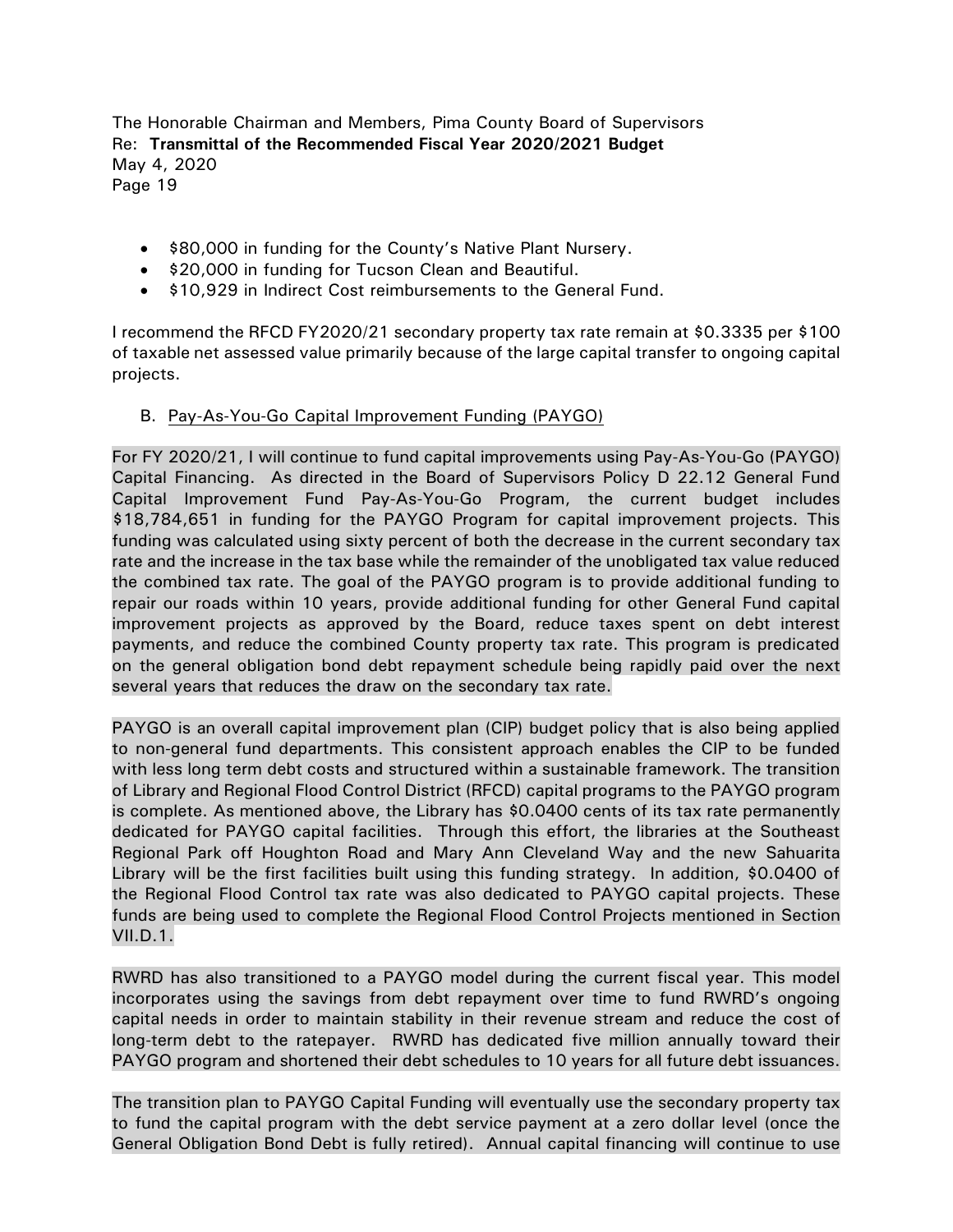short-term three-year limit debt instruments to ensure the County does not exceed the constitutionally imposed expenditure limit. In other words, after all of the County debt has been retired we will continue to see Certificates of Participation issued for short-term debt. The use of long-term Certificates of Participation will also continue to be used for larger scale capital projects, such as the upcoming required projects to replace the failing exterior façades of the administration complex buildings due to age. These long-term debt instruments are currently advantageous funding strategies due to low interest rates. Table 6 below shows the secondary property tax levy for debt service for FY 2020/21 if the primary property tax rate remained at the \$4.0278.

| Table 6: FY 2020/21 Pay-As-You-Go General Fund Primary Tax Levy. |              |  |  |
|------------------------------------------------------------------|--------------|--|--|
|                                                                  | FY 2020/21   |  |  |
| Debt Service <sup>[1]</sup> Secondary Tax Collection Rate        | 0.52         |  |  |
| Secondary Tax Levy Decrease <sup>[2]</sup>                       | 0.17         |  |  |
| 60% of Decrease <sup>[3]</sup>                                   | 0.102        |  |  |
| Primary PAYGO Levy by Fiscal Year                                | \$9,101,277  |  |  |
| Primary Growth PAYGO 60% of NAV Increase                         | 9,683,374    |  |  |
| Total Available for Pay as you go <sup>[4]</sup>                 | \$18,784,651 |  |  |

[1] Secondary property tax rate necessary to pay principal and interest payments for all County outstanding general obligation bond debt.

[2] Year to year secondary debt service tax rate difference.

[3] As the debt service tax rate decreases sixty percent of the decrease will be used to build the PAYGO general fund in the primary tax levy. The remaining forty percent will be used to decrease the overall County tax rate.

[4] Annual amounts per fiscal year available in the PAYGO fund.

In FY 2019/20, Transportation's Pavement Preservation program received an additional \$10 million in General Fund funding. This was in addition to the \$5 million allocated in the FY 2019/20 Budget. Therefore, in FY 2020/21, the General Fund and Pavement Preservation will receive \$5 million each in PAYGO funding. This will bring Pavement Preservation PAYGO funding to a total of \$20 million over the past two years.

PAYGO projects budgeted within the Capital Projects Fund include \$8,784,651 in proposed PAYGO funds. Projects considered for use of this funding source were defined via the Integrated Infrastructure Plan that identified capital needs throughout the County. A prioritization matrix was used as outlined below in Table 7. Projects selected to use PAYGO funding met two or more of these major benefit areas. These funds have been applied to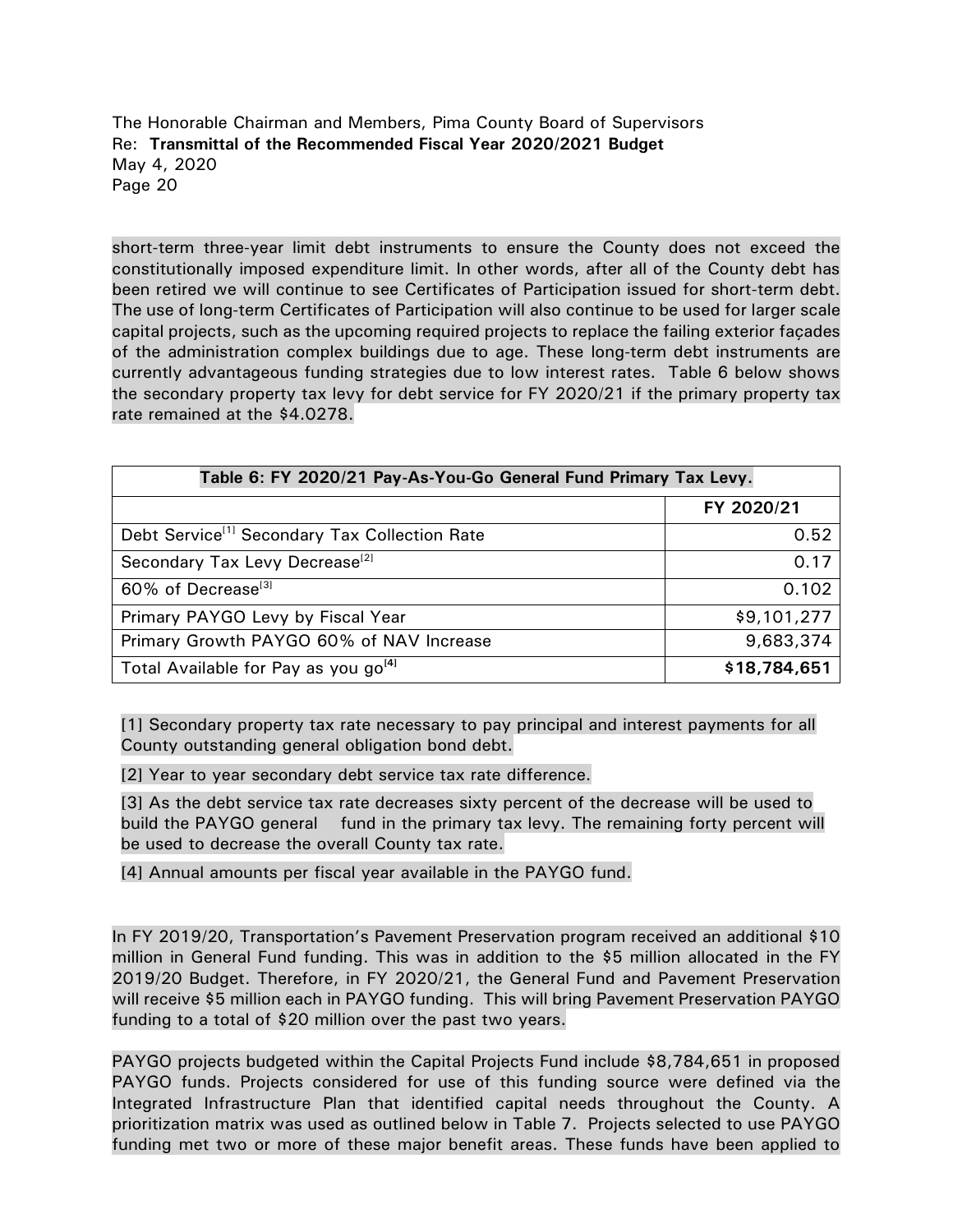projects within Community and Workforce Development, Kino Stadium District, Parks and Recreation, Public Works, and Facilities Management. Projects selected were fully funded by this year's PAYGO allocation even if they are planned over multiple years.

| Table 7: Prioritization Matrix to Prioritize Projects Across Departments                                            |                  |  |  |  |
|---------------------------------------------------------------------------------------------------------------------|------------------|--|--|--|
| <b>Benefit</b>                                                                                                      | <b>Key Goal</b>  |  |  |  |
| Safety, Regulatory Compliance, Risk Avoidance, Emergency<br>Response                                                | <b>SAFETY</b>    |  |  |  |
| Depreciation, Life Cycle, Age of Facility                                                                           | LIFE CYCLE       |  |  |  |
| Return on Investment, Cost-benefit Analysis, Operating Cost,<br>Maximize Previous Investment, Integrated Facilities | ROI              |  |  |  |
| Environmental Protection, Community Health, Changing Public<br>Needs, Future Compliance Need                        | <b>COMMUNITY</b> |  |  |  |
| Economic Development, Regional Needs, Partnerships, Public<br>Expectation, Administrative Directive                 | <b>ECONOMIC</b>  |  |  |  |
| Level of Service, Capacity Needs, Community Enhancement                                                             | <b>CAPACITY</b>  |  |  |  |

# C. Pavement Preservation and Repair Funding for Local Roads

The FY2020/21 Transportation Department budget will contain specific funding for Pavement Preservation and Repair Contracts. For Fiscal Year 2020/21, a combined allocation of \$24 million (\$21 million under the Pavement Preservation and Repair Contracts and \$3 million under the Construction Project line items within the Transportation's operating budget). This is a significant investment in road repair and pavement rehabilitation.

# D. Annual Capital Projects Fund Budget and Capital Improvement Plan Budget

As set forth in Table 8 below, the FY 2020/21 recommended Capital Improvement Plan of \$165,933,179 consists of the Capital Projects Fund Budget of \$111,438,341, Capital Projects of Regional Wastewater Reclamation of \$45,150,000, Information Technology – Internal Service Fund of \$7,004,000, and Fleet Services of \$2,340,838. A complete list of projects for the Recommended Capital Improvement Plan is included in the Capital Projects section of this Recommended Budget Book.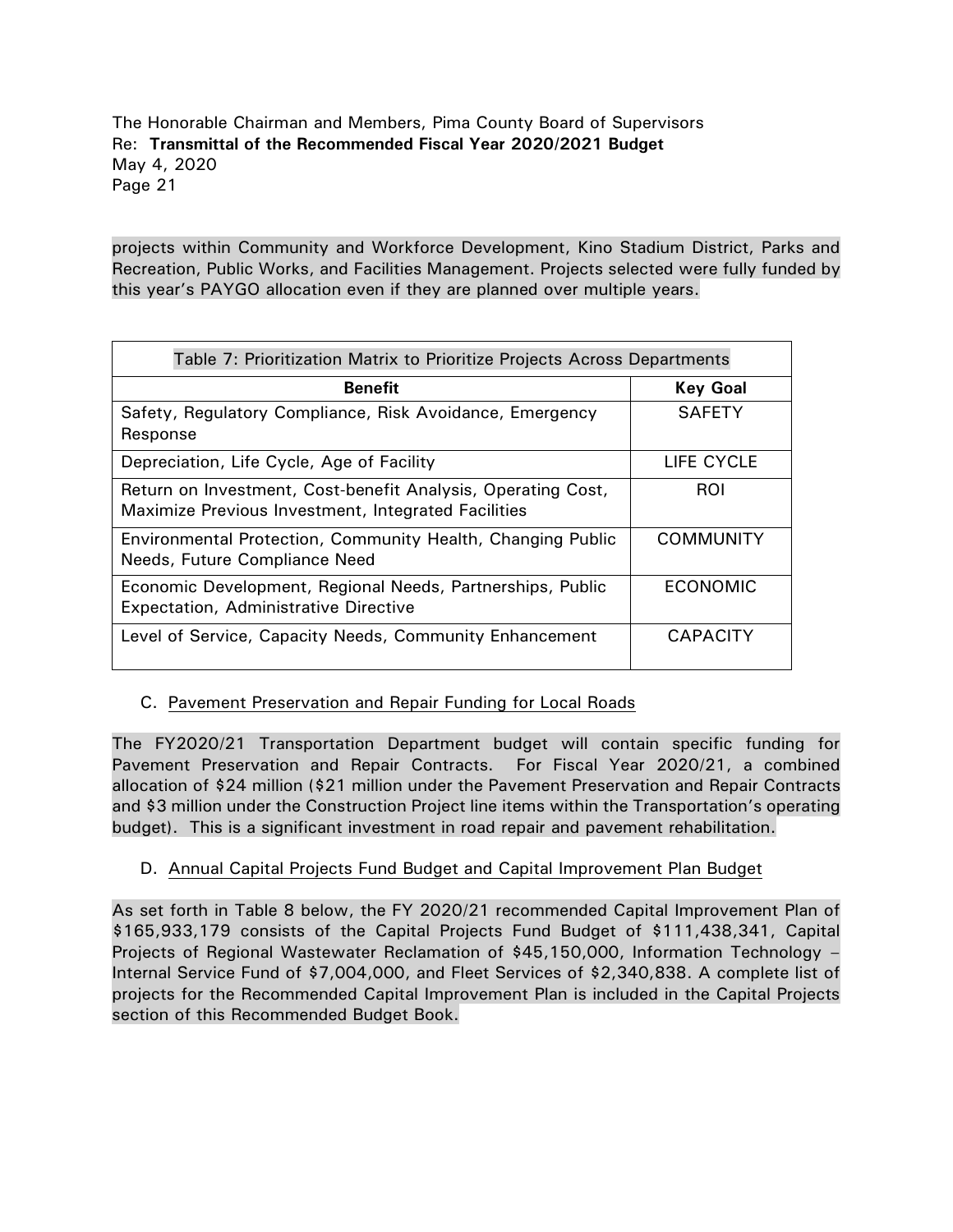| Table 8: FY 2020/21 Recommended Capital Improvement Plan                                                                                                                                                                                                                                                                                                              |                                            |                                                                                      |                                   |                          |                               |                  |
|-----------------------------------------------------------------------------------------------------------------------------------------------------------------------------------------------------------------------------------------------------------------------------------------------------------------------------------------------------------------------|--------------------------------------------|--------------------------------------------------------------------------------------|-----------------------------------|--------------------------|-------------------------------|------------------|
|                                                                                                                                                                                                                                                                                                                                                                       | FY 2019/20<br>Bond and Non-<br><b>Bond</b> | FY 2020/21<br>Bond and Non-<br><b>Bond</b><br><b>Project Budgets Project Budgets</b> | <b>Difference</b>                 | 1997 Bonds               | 2004/<br>2014<br><b>Bonds</b> | <b>Non-Bonds</b> |
| <b>Capital Projects Fund</b>                                                                                                                                                                                                                                                                                                                                          |                                            |                                                                                      |                                   |                          |                               |                  |
| Transportation                                                                                                                                                                                                                                                                                                                                                        | \$53,146,979                               | \$33,355,097                                                                         | (\$19,791,882)                    | \$7,161,593              | \$                            | \$26,193,504     |
| <b>Facilities Management</b>                                                                                                                                                                                                                                                                                                                                          | 41,178,398                                 | 49,641,231                                                                           | 8,462,833                         |                          | 651,332                       | 48,989,899       |
| Kino Sports Complex                                                                                                                                                                                                                                                                                                                                                   | 14,427,083                                 | 1,650,000                                                                            | (12, 777, 083)                    |                          |                               | 1,650,000        |
| <b>Flood Control District</b>                                                                                                                                                                                                                                                                                                                                         | 18,996,947                                 | 16,000,000                                                                           | (2,996,947)                       | $\overline{\phantom{0}}$ | $\overline{\phantom{a}}$      | 16,000,000       |
| Parks and Recreation                                                                                                                                                                                                                                                                                                                                                  | 2,125,330                                  | 2,898,013                                                                            | 772,683                           | $\overline{a}$           |                               | 2,898,013        |
| Information<br>Technology                                                                                                                                                                                                                                                                                                                                             | 262,000                                    | 5,264,000                                                                            | 5,002,000                         |                          |                               | 5,264,000        |
| Community and<br>Workforce<br>Development                                                                                                                                                                                                                                                                                                                             |                                            | 460,000                                                                              | 460,000                           |                          |                               | 460,000          |
| <b>Environmental Quality</b>                                                                                                                                                                                                                                                                                                                                          |                                            | 20,000                                                                               | 20,000                            |                          |                               | 20,000           |
| <b>Public Works</b><br>Administration                                                                                                                                                                                                                                                                                                                                 | 1,200,000                                  | 500,000                                                                              | (700,000)                         |                          |                               | 500,000          |
| Office of<br>Sustainability and<br>Conservation                                                                                                                                                                                                                                                                                                                       |                                            | 1,650,000                                                                            | 1,650,000                         |                          |                               | 1,650,000        |
| <b>Total Capital Projects</b><br>Fund                                                                                                                                                                                                                                                                                                                                 | \$131,336,737                              | \$111,438,341                                                                        | $($ \$19,898,396) $ $ \$7,161,593 |                          | \$651,332                     | \$103,625,416    |
| Wastewater<br>Reclamation                                                                                                                                                                                                                                                                                                                                             | 48,001,306                                 | 45,150,000                                                                           | (2,851,306)                       |                          |                               | 45,150,000       |
| <b>Fleet Services</b>                                                                                                                                                                                                                                                                                                                                                 | 3,197,199                                  | 2,340,838                                                                            | (856, 361)                        |                          |                               | 2,340,838        |
| Information                                                                                                                                                                                                                                                                                                                                                           | 19,550,000                                 | 7,004,000                                                                            | (12,546,000)                      |                          |                               |                  |
| Technology - Internal<br>Service Fund                                                                                                                                                                                                                                                                                                                                 |                                            |                                                                                      |                                   |                          |                               | 7,004,000        |
| <b>Total Capital</b><br><b>Improvement Plan</b>                                                                                                                                                                                                                                                                                                                       | \$202,085,242                              | \$165,933,179                                                                        | $( $36,152,063]$ \$7,161,593      |                          | \$651,332                     | \$158,120,254    |
| The recommended \$111,438,341 Capital Projects Fund Budget for FY 2020/21 is a decrease<br>of \$19,898,396, or 15.2 percent, from the current year's budget of \$131,336,737.<br>Of the total Capital Projects Fund, \$7,161,593 is funded through 1997 bonds, \$651,332 is<br>funded through 2004/2014 bonds and the remaining \$103,625,416 is funded through other | 1. Capital Projects Fund Budget            |                                                                                      |                                   |                          |                               |                  |
| non-bond sources including State Revenue, Regional Transportation Authority (RTA) Sales<br>Taxes, Impact Fees, Grants, Certificates of Participation (COPs), and General Funds.<br>The Department of Transportation has budgeted \$33.4 million for 22 projects. The projects                                                                                         |                                            |                                                                                      |                                   |                          |                               |                  |

## *1. Capital Projects Fund Budget*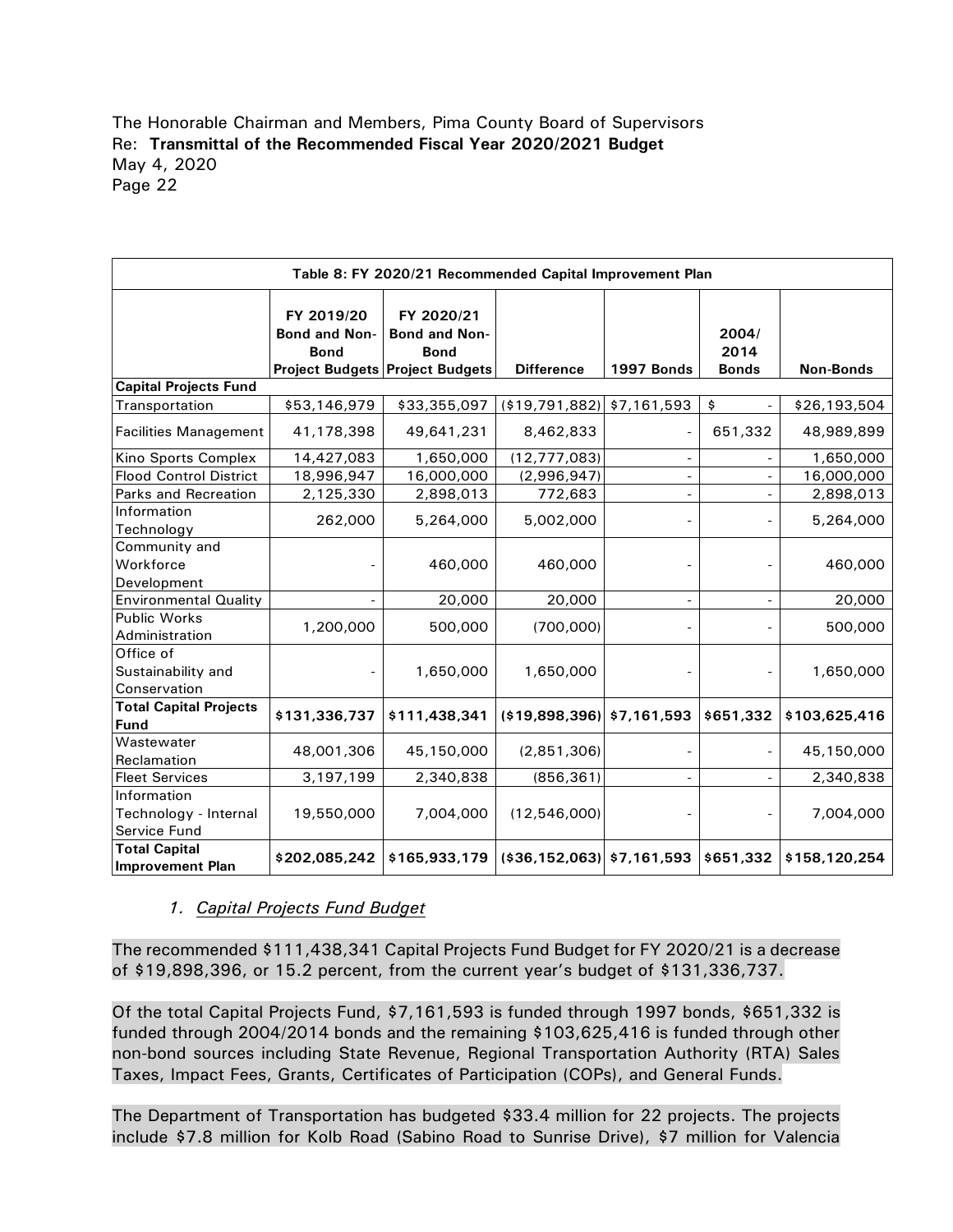Road (Houghton Road to Old Spanish Trail), and \$5.4 million for Broadway Boulevard (Euclid Avenue to Country Club Road). Funding for the FY 2020/21 Department of Transportation Capital Program consists of \$11.1 million in Grants, \$7.2 million in 1997 HURF Bonds, \$7 million in COPs, \$3.7 million in Impact Fees, \$1.9 million in RTA Funding, \$1.2 million in City Revenue and \$1.3 million from various other funding sources.

Facilities Management has budgeted \$49.6 million for 26 projects. This year's recommended budget includes \$6.3 million for the restoration of the Historic Pima County Courthouse, \$4.9 million for the Northwest County Service Center, \$4.4 million for the Defense Services Building (Juvenile Courts), and \$4.1 million for security replacements at the Adult Detention Center, all funded by COPs.

Regional Flood Control District has budgeted \$16 million for 18 projects, including \$3 million for Urban Drainage, funded with Tax Levy Revenue, \$2 million for CDO Wash North Bank (Thornydale to I-10) funded with Tax Levy Revenue and developer funds, and \$1 million each for the following projects, all funded with Tax Levy Revenue: Floodprone Land Acquisitions, Historic Canoa Ranch Restoration, El Rio Preserve Bank Protection, Major Watercourse Infrastructure Management, Santa Cruz River Living River Management Plan, improvements to the Santa Cruz River (Irvington Road to Drexel Road), and Santa Cruz River Maintenance Projects.

# *2. Regional Wastewater Reclamation Capital Budget*

The FY 2020/21 recommended capital budget for the Regional Wastewater Reclamation Department (RWRD) is \$45,150,000, a decrease of \$2,851,306 from FY 2019/20. The FY 2020/21 capital program is planned to be funded with RWRD Obligations. Conveyance projects total \$31.5 million, including \$11.3 million for augmentation of the Old Nogales Interceptor and \$9.2 million for Minor Rehabilitation Projects. Treatment projects total \$13.3 million and include \$5 million for System-wide Treatment Rehabilitation, \$3.7 million for an Anammox Treatment Process project, and \$2.7 million for a Biogas Cleaning and Utilization Project.

# *3. Fleet Services Capital Budget*

The FY 2020/21 recommended capital budget for Fleet Services is \$2,340,838, a decrease of \$856,361 from FY 2019/20. The recommended budget includes \$1.6 million for the Ina Road Fuel Island that will be funded through Fleet Operations.

# *4. Information Technology - Internal Service Fund Capital Budget*

The FY 2020/21 recommended capital budget for Information Technology - Internal Service Fund is \$7,004,000, a decrease of \$12,546,000 from FY 2019/20. The recommended budget includes \$3.0 million for Server Storage that will be funded through Information Technology - Internal Service Fund Operations.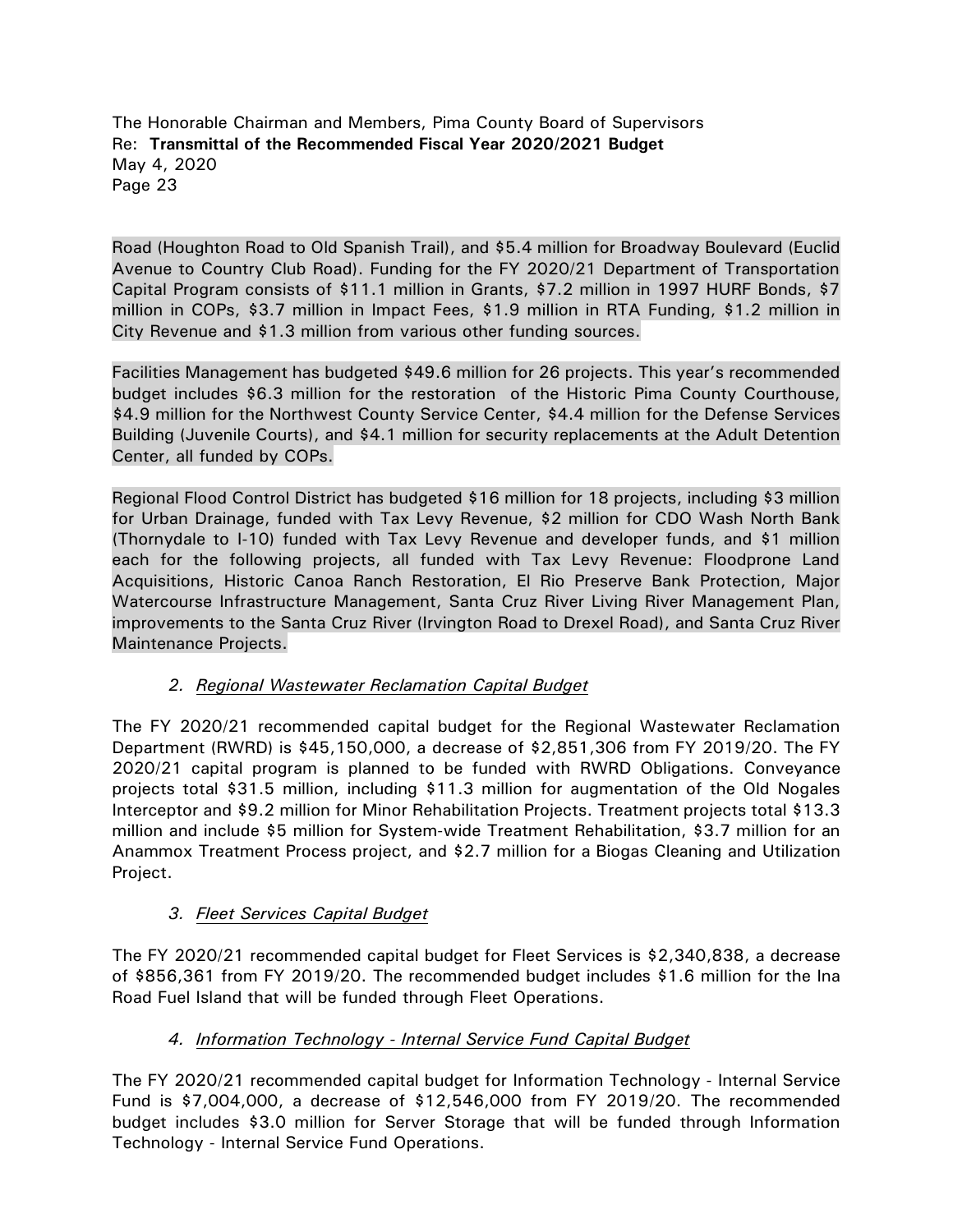#### **VIII. COMBINED TOTAL COUNTY BUDGET**

#### A. Combined County Property Tax Rate and Levy

The combined primary and secondary property taxes levied by the County fund 37 percent of the total County Recommended Budget expenditures. These are the only County revenues over which the Board has substantial control. The remainder of the County budget is supported almost entirely by charges for services and intergovernmental revenues, primarily State revenue sharing and grants.

As discussed in Section VI above, it is recommended that the County's General Fund primary property tax rate be increased by \$0.0282 cents from the FY 2019/20 rate of \$3.9996 per \$100 of taxable net assessed value to \$4.0278 per \$100 of taxable net assessed value. Pursuant to State Truth in Taxation statutes, the levy produced by the General Fund primary tax rate will exceed the neutral primary levy. A Truth in Taxation hearing will be required to be noticed and held at the same time as Final Budget Adoption. The County's FY 2020/21 neutral levy tax rate is \$3.8835 per \$100 of taxable net assessed value.

The County controls three secondary property tax rates and their associated levies: Library District, RFCD and Debt Service. It is recommended the Debt Service property tax rate be decreased by \$0.1700 per \$100 of taxable net assessed value, the RFCD and the Library property tax rates will remain the same. The net of these changes in the secondary property tax rates and increased taxable net assessed values will produce a \$9.03 million reduction in secondary tax levies in FY 2020/21.

The RFCD and the Library District secondary property tax levies are subject to Truth in Taxation requirements similar to those in place for the County's primary property tax levy as described above. The impact to each district is as follows:

The Library District's FY 2020/21 neutral secondary property tax rate is \$0.5198 per \$100 of taxable net assessed value. The secondary property tax rate being recommended is \$0.5353 per \$100 of taxable net assessed value. If the Board adopts the recommended property tax rate, pursuant to statute, the Library District will be required to issue a Truth in Taxation Notice and hold a Truth in Taxation public hearing prior to the final budget adoption.

The RFCD FY 2020/21 neutral secondary property tax rate is \$0.3198 per \$100 of taxable net assessed value. The secondary property tax rate being recommended is \$0.3335 per \$100 of taxable net assessed value. If the Board adopts the recommended property tax rate, pursuant to statute, the RFCD will be required to issue a Truth in Taxation Notice and hold a Truth in Taxation public hearing prior to the final budget adoption.

The result of these recommendations is a combined County property tax rate of \$5.4166 per \$100 of taxable net assessed value, a decrease of \$0.1418 from the FY 2019/20 tax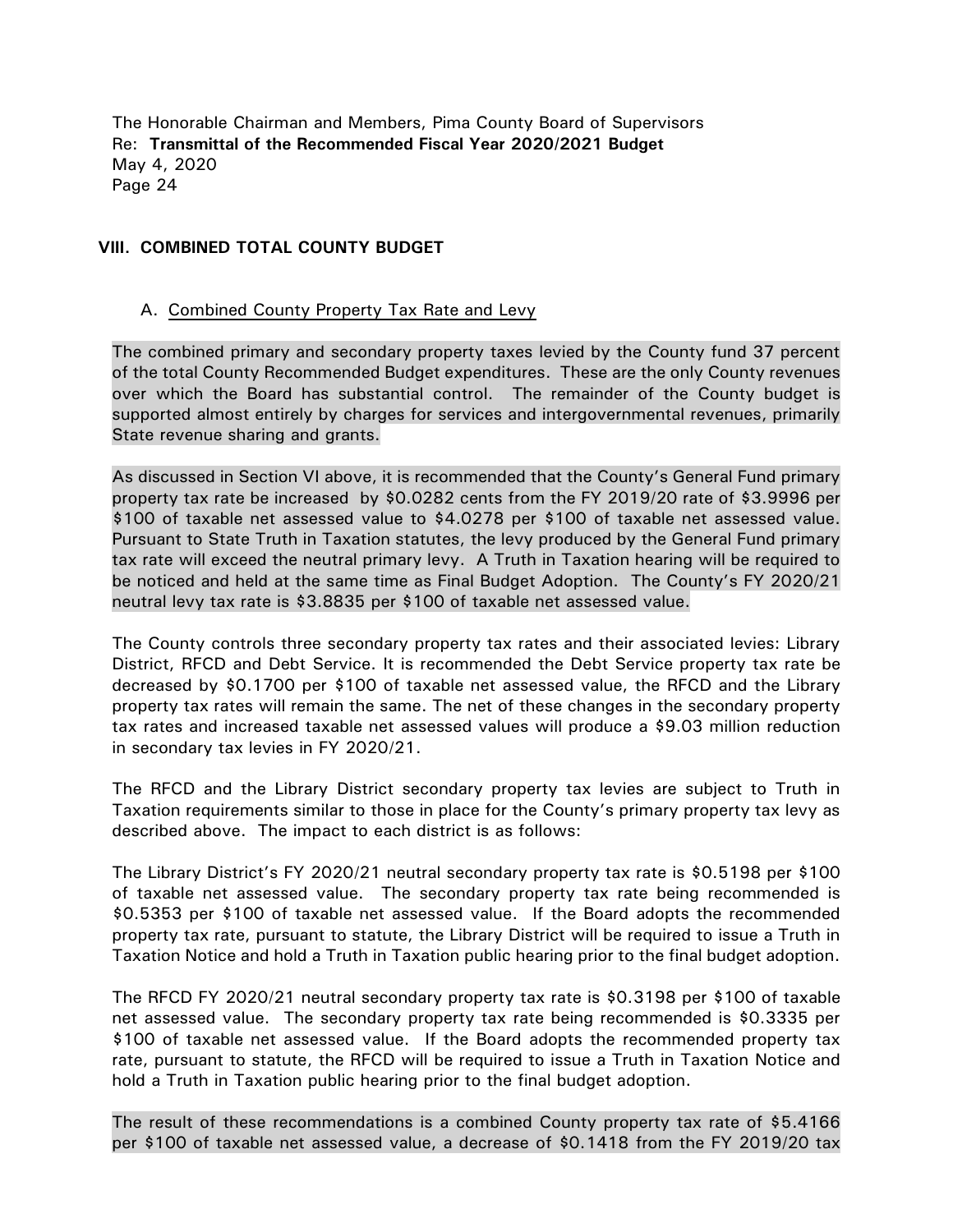rates. The FY 2020/21 recommended primary and secondary County tax rates are summarized in Table 9 below.

| Table 9: Combined Recommended County Property Tax Rate |                                    |                                           |                   |  |  |  |
|--------------------------------------------------------|------------------------------------|-------------------------------------------|-------------------|--|--|--|
| <b>Description</b>                                     | FY 2019/20<br><b>Adopted Rates</b> | FY 2020/21<br>Recommended<br><b>Rates</b> | <b>Difference</b> |  |  |  |
| <b>General Fund Primary</b>                            | \$3.9996                           | \$4.0278                                  | \$0.0282          |  |  |  |
| <b>Library District</b>                                | 0.5353                             | 0.5353                                    |                   |  |  |  |
| Debt Service                                           | 0.6900                             | 0.5200                                    | (0.1700)          |  |  |  |
| <b>RFCD</b>                                            | 0.3335                             | 0.3335                                    |                   |  |  |  |
| ΤΟΤΑL                                                  | 5.5584                             | 5.4166                                    | (0.1418)          |  |  |  |

For the sixth time in last ten years, the value of the County's overall property tax base will increase next fiscal year. Consequently, the rates recommended above will be applied to a primary tax base that is 4.70 percent more than the current year base and to secondary tax bases that range from an increase of 4.70 percent (Debt Service and Library District) to an increase of 5.59 percent (RFCD). These net increases in the tax base, combined with recommended primary and secondary property tax rates, result in the recommended combined County property tax levies increasing by \$9,965,604, or 2.1 percent, more than the current year levies as shown in Table 10 below.

| Table 10: Combined Recommended County Property Tax Levy |                       |               |                   |  |  |
|---------------------------------------------------------|-----------------------|---------------|-------------------|--|--|
|                                                         |                       | FY 2020/21    |                   |  |  |
|                                                         | FY 2019/20            | Recommended   |                   |  |  |
| <b>Description</b>                                      | <b>Adopted Levies</b> | <b>Levies</b> | <b>Difference</b> |  |  |
| <b>General Fund Primary</b>                             | \$349,163,676         | \$368,158,074 | \$18,994,398      |  |  |
| <b>Library District</b>                                 | 46,731,502            | 48,928,700    | 2,197,198         |  |  |
| <b>Debt Service</b>                                     | 60,236,758            | 47,530,215    | (12,706,543)      |  |  |
| <b>RFCD</b>                                             | 26,495,639            | 27,976,190    | 1,480,551         |  |  |
| <b>TOTAL</b>                                            | \$482,627,575         | \$492,593,179 | \$9,965,604       |  |  |

## B. Combined County Budget

The FY 2020/21 Combined Recommended County Expenditure Budget is reflected in the budget schedules and departmental budget summaries that follow this memorandum totals \$1,345,458,713 and is \$34,641,173, or 2.6 percent increase from the FY 2019/20 Adopted Budget of\$1,310,817,540.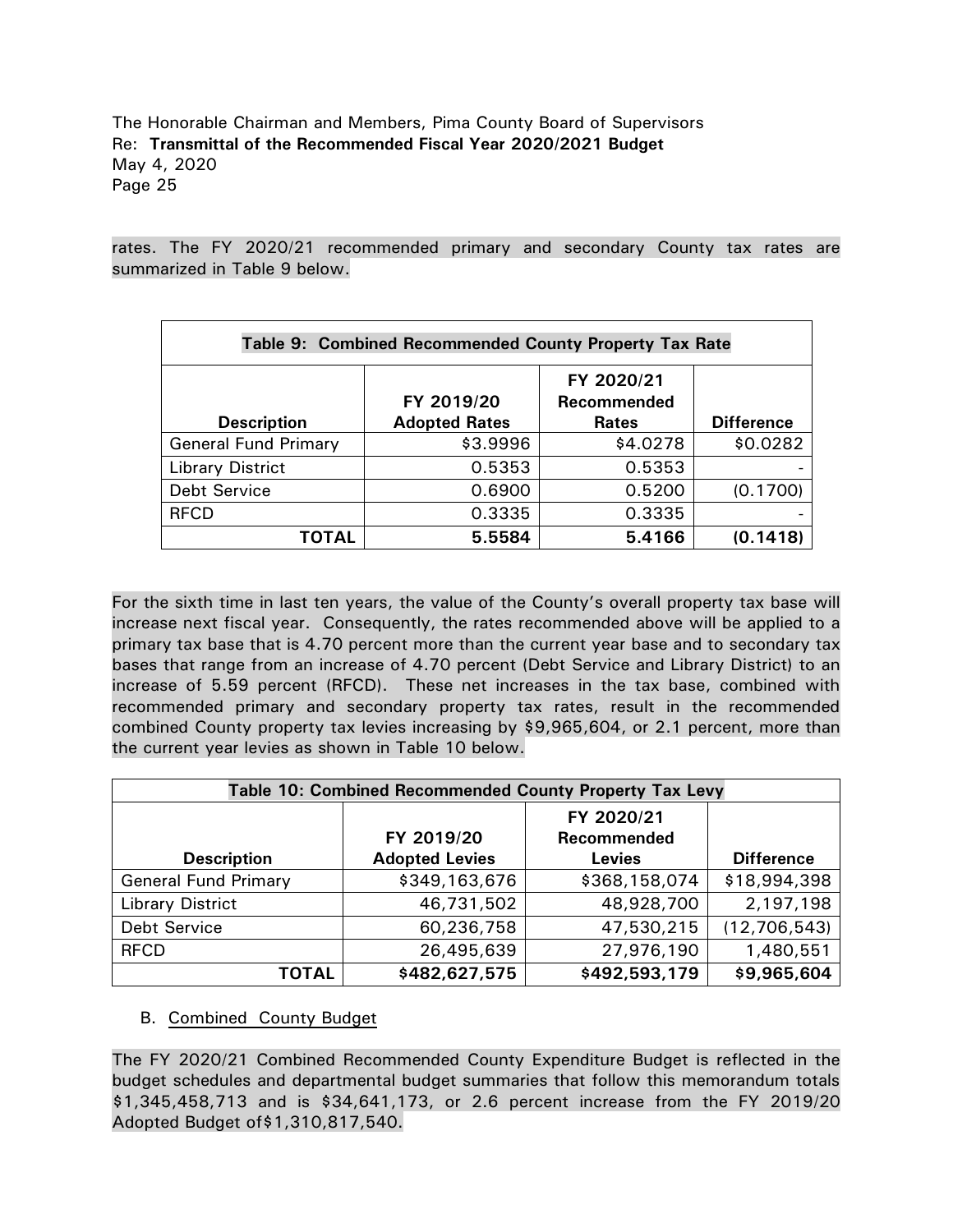## **IX. POST-COVID-19 RECOMMENDATIONS**

As discussed on page 1 of this Transmittal Letter, the Coronavirus Pandemic has had a devastating impact on our local economy, forcing many businesses to close and canceling many if not all scheduled events for the unforeseeable future. These closures and cancellations have had and will continue to have a negative impact on the State shared sales tax and other revenues which we rely on to fund the County programs.

#### A. Positive Ending Fund Balance: FY 2019/20

For FY 2019/20 (this fiscal year), we are currently estimating a reduction in General Fund State Shared Revenues totaling \$15.0 million. Therefore, the Beginning Fund Balance will fall short from what was originally presented in the pre-COVID-19 Budget. To offset this loss in revenues, I have de-obligated \$15.0 million from the Facilities Capital Program for Exterior Repair and Modifications within County Buildings. Thus, returning \$15.0 million back to the General Fund and making any necessary changes to operating transfers and the Capital Improvement Plan budget.

| Table 11: Beginning Fund Balance - Post-COVID-19               |  |              |  |  |
|----------------------------------------------------------------|--|--------------|--|--|
| Pre-COVID-19 Beginning Fund Balance                            |  | 58,205,372   |  |  |
| <b>Reduction in General Fund State Shared Revenues</b>         |  | (15,000,000) |  |  |
| De-obligate \$15.0 million from the Facilities Capital Program |  | 15,000,000   |  |  |
| Post-COVID-19 Beginning Fund Balance                           |  | 58,205,372   |  |  |

## B. General Government Revenues Other Than Property Taxes

For FY 2020/21, we are currently estimating a reduction in General Fund State Shared Revenues, such as sales taxes, hotel bed taxes, car rental taxes and related shared revenues totaling \$24.6 million. These decreases in revenues will result in a reduction in the General Fund's ending fund balance.

For the Transportation Department, we are also estimating a reduction in the Transportation department Highway User Revenue Funds and Vehicle License Tax of approximately \$4.0 million this fiscal year, as well as, \$12.0 million in FY 2020/21. Therefore, the Transportation Department will have an approximate \$16.0 million budget hole to fill.

Also, due to the cancellation of events at the Stadium District that are unlikely to begin anytime soon, we anticipate another \$2 million loss in revenues for the Stadium District.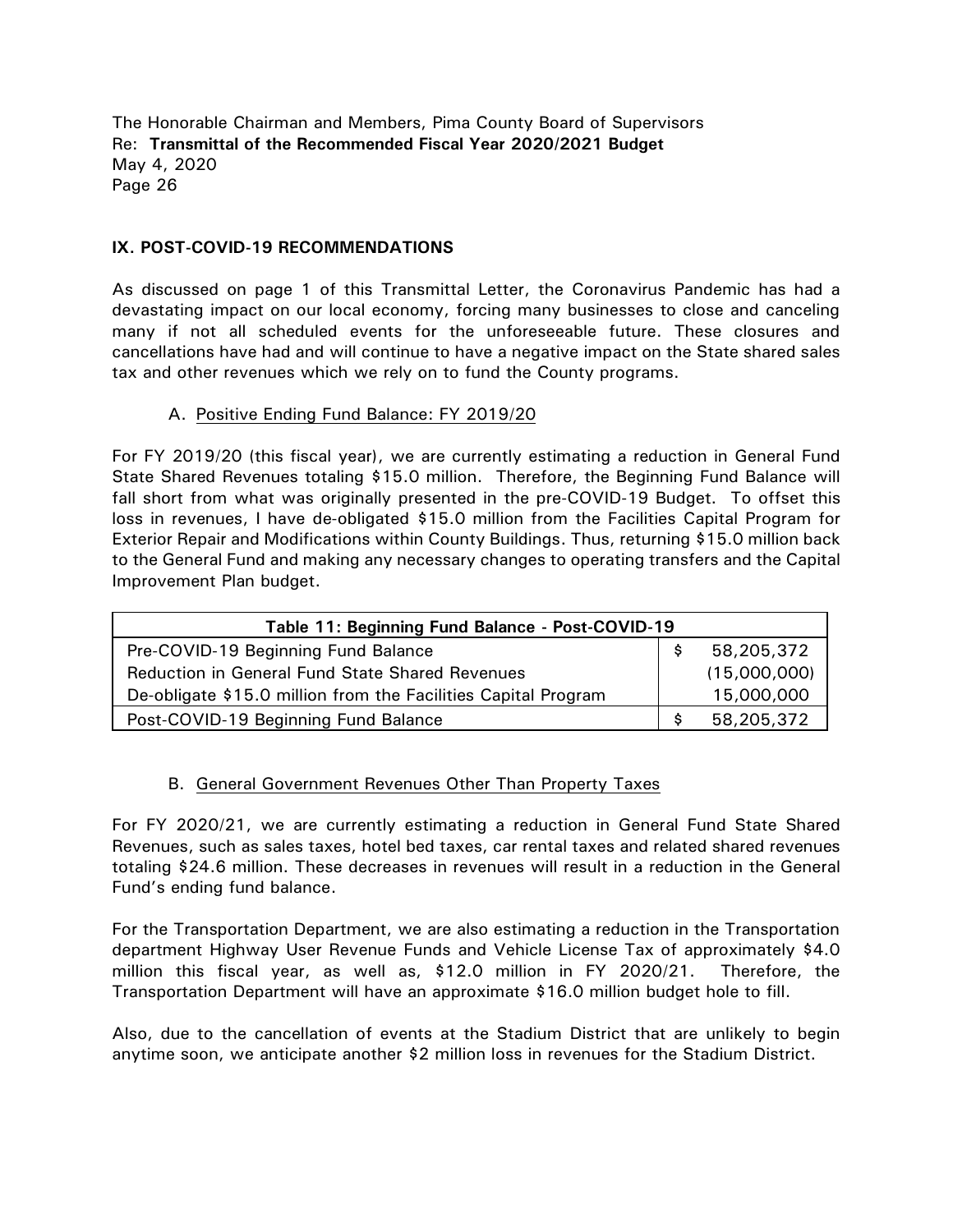#### C. General Fund Primary Property Tax Rate

The pre-COVID-19 Budget recommended a primary property tax rate of \$4.0278 per \$100 of taxable net assessed value, which is an increase of \$0.0282 from the FY 2019/20 rate of \$3.9996. This was increased to fully implement the Board of Supervisors Policy D 22.12 General Fund Capital Improvement Fund Pay-As-You-Go Program (PAYGO). Due to the economic downturn in the economy, I am recommending that the Board of Supervisors defer the property tax growth component of the PAYGO Program for at least FY 2020/21, with the hopes that the COVID-19 pandemic will have passed and will be able to restart in FY 2021/22. This will decrease the primary property tax rate from \$3.9996 to \$3.9220 and significantly lower the combined property tax rate by approximately \$0.25 per \$100 of assessed value or more. It will also result in only a \$295,034 increase or less than 0.1 percent in the combined County property tax levy.

| Table 12: Combined Recommended County Property Tax Rate |                                    |                                                           |                                                            |                                                                                  |  |
|---------------------------------------------------------|------------------------------------|-----------------------------------------------------------|------------------------------------------------------------|----------------------------------------------------------------------------------|--|
| <b>Description</b>                                      | FY 2019/20<br><b>Adopted Rates</b> | FY 2020/21<br>Pre-COVID-19<br>Recommended<br><b>Rates</b> | FY 2020/21<br>Post-COVID-19<br>Recommended<br><b>Rates</b> | Difference between<br>FY 2019/20<br>Adopted and<br>Post-COVID-19<br><b>Rates</b> |  |
| <b>General Fund Primary</b>                             | \$3.9996                           | \$4.0278                                                  | \$3.9220                                                   | (\$0.0776)                                                                       |  |
| <b>Library District</b>                                 | 0.5353                             | 0.5353                                                    | 0.5353                                                     |                                                                                  |  |
| <b>Debt Service</b>                                     | 0.6900                             | 0.5200                                                    | 0.5200                                                     | (0.1700)                                                                         |  |
| <b>RFCD</b>                                             | 0.3335                             | 0.3335                                                    | 0.335                                                      |                                                                                  |  |
| <b>TOTAL</b>                                            | 5.5584                             | 5.4166                                                    | 5.3108                                                     | (0.2476)                                                                         |  |

It will also result in only a \$295,034 increase or less than 0.1 percent in the combined County property tax levy.

| Table 13: Combined Recommended County Property Tax Levy |                                     |                                                    |                                                            |                                                                                            |  |
|---------------------------------------------------------|-------------------------------------|----------------------------------------------------|------------------------------------------------------------|--------------------------------------------------------------------------------------------|--|
| <b>Description</b>                                      | FY 2019/20<br><b>Adopted Levies</b> | FY 2020/21<br>Pre-COVID-19<br>Recommended<br>Rates | FY 2020/21<br>Post-COVID-19<br>Recommended<br><b>Rates</b> | <b>Difference</b><br>between FY<br>2019/20<br>Adopted and<br>Post-COVID-19<br><b>Rates</b> |  |
| <b>General Fund Primary</b>                             | \$349,163,676                       | \$368,158,074                                      | \$358,487,504                                              | \$9,323,828                                                                                |  |
| <b>Library District</b>                                 | 46,731,502                          | 48,928,700                                         | 48,928,700                                                 | 2,197,198                                                                                  |  |
| <b>Debt Service</b>                                     | 60,236,758                          | 47,530,215                                         | 47,530,215                                                 | (12, 706, 543)                                                                             |  |
| <b>RFCD</b>                                             | 26,495,639                          | 27,976,190                                         | 27,976,190                                                 | 1,480,551                                                                                  |  |
| <b>TOTAL</b>                                            | \$482,627,575                       | \$492,593,179                                      | \$482,922,609                                              | \$295,034                                                                                  |  |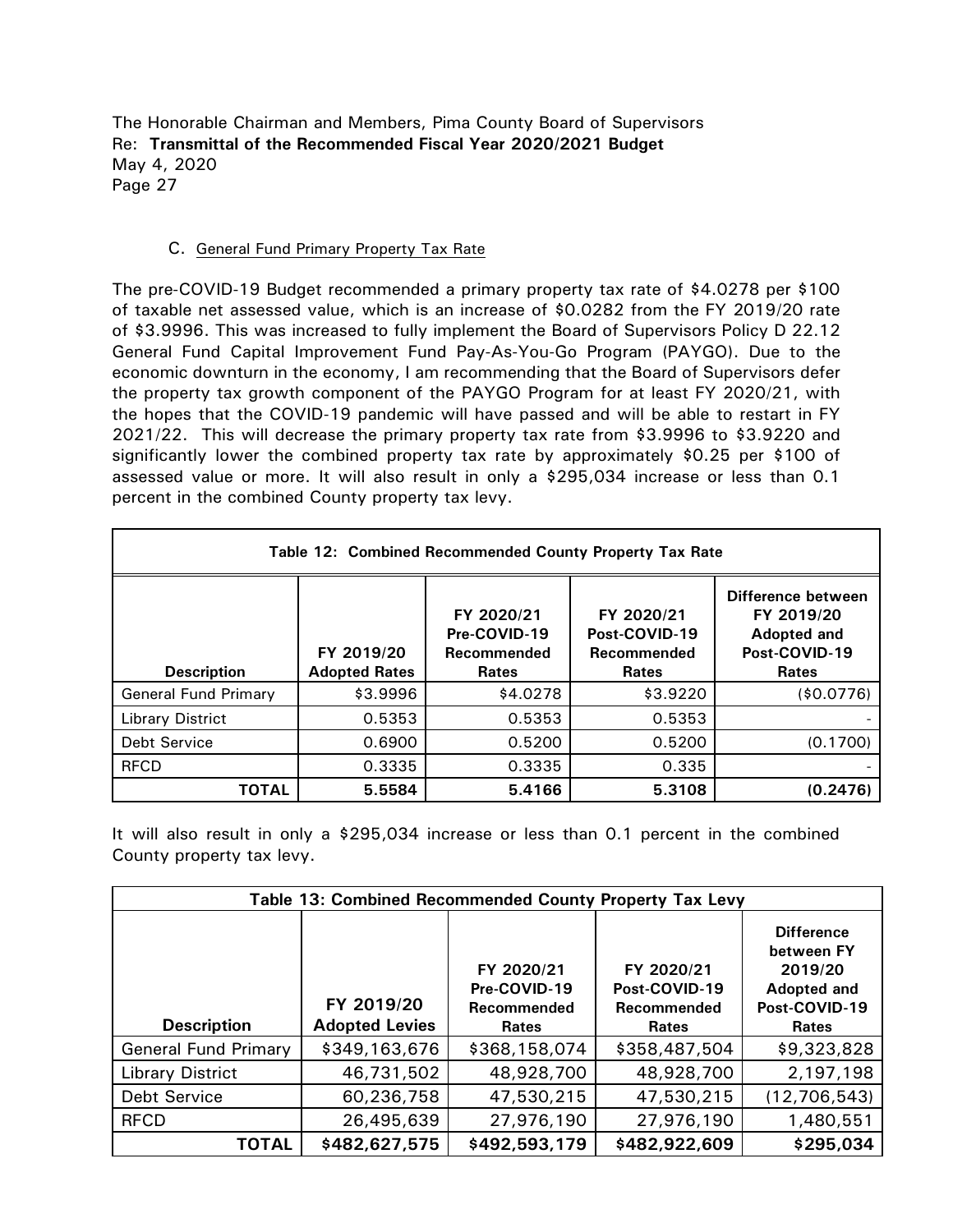Due to the downturn in the local economy, I also recommend that the post-COVID-19 Budget include an increase of approximately \$5.0 million to account for additional property tax delinquencies in FY 2020/21.

# D. Pay-As-You-Go Capital Improvement Funding (PAYGO)

By decreasing the tax rate from \$4.0278 to \$3.9220, I also recommend the deferral of the PAYGO capital program. This means the PAYGO funds that would have been transferred to pavement repair or certain capital projects will not occur in FY 2020/21; therefore, increasing the amount retained in the General Fund's ending fund balance.

However, I will recommend the Board of Supervisors enter short term, no longer than five years, Certificate of Participation debt issuance to accelerate pavement repair and critical capital needs. I believe this type of short term borrowing is appropriate given the circumstances we are in and, given the capital borrowing market, which will result in historically low interest rates of one or two percent. Based on capital availability, now is a good time to borrow with the least costly interest rate, particularly if these are short term transactions, such as no longer than five years of debt service.

# E. Pavement Preservation and Repair Funding for Local Roads & PAYGO Projects

The FY2020/21 Transportation Department pre-COVID-19 budget contains a combined allocation of \$24 million for Pavement Preservation and Repair Contracts. I recommend the Transportation Department increase this program from \$24 million to \$50 million for FY 2020/21 and utilize Certificates of Participation as an additional funding source.

This will allow Pima County to make a \$50 million investment in the program for FY 2020/21. This borrowing will only be for improvements that have an expected life of 20 to 30 years, therefore, there is no inconsistency regarding issuing short-term debt for these capital life spans.

## F. General Fund Submitted Base Budget Expenditures

To offset General Fund revenue losses caused by the COVID-19 pandemic for the FY 2020/21 Recommended Budget, departmental budgets have already been decreased by three percent in personnel services, seventy five percent in out-of-state travel and training and fifteen percent in various operating supplies. In addition, each department has been asked to prepare a five percent expenditure reduction contingency plan to be considered if economic conditions continue to deteriorate. Based on the current economic conditions, I have selectively implemented this contingency plan to build a COVID-19 fund balance contingency. This five percent reduction consisted of a reduction in vacancy savings, operating supplies and services and operational capital expenditures. This reduction will result in a decrease in departmental expenditure budgets by approximately, \$39 million, of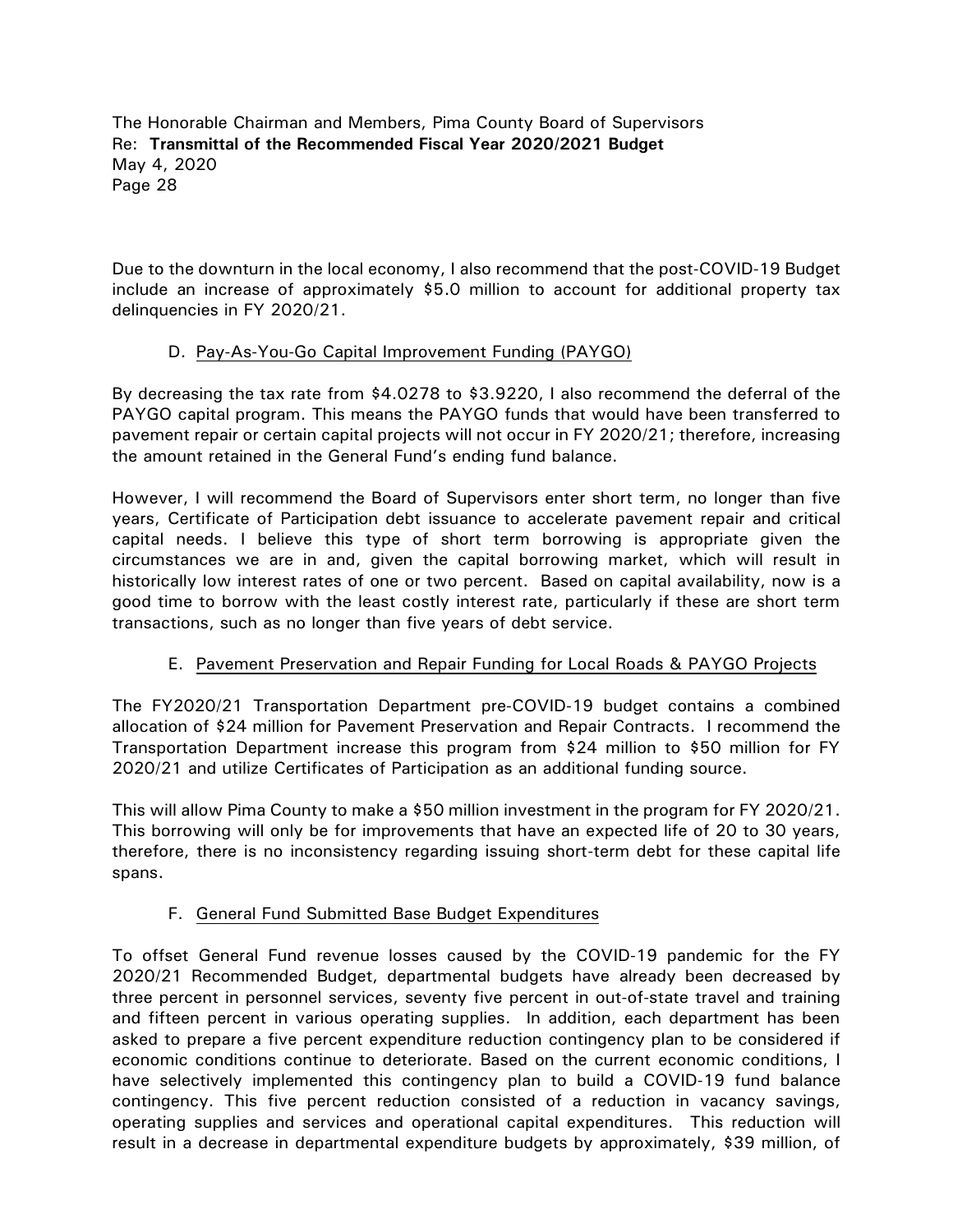which, \$24 million is in the General Fund. These actions may be able to fill much of the revenue losses, but it is also likely some of the five percent reductions will not be possible.

Because of that, and as an additional safety measure, I will be recommending a salary furlough, effective January 1, 2021 if we do not meet targeted expenditure reductions. This salary furlough will be a certain percentage of salary, graduated from as much as eight percent for our high wage earners to two percent for the lowest paid employees and must raise in the vicinity of \$6 million in savings for the last half of the fiscal year. If necessary, this salary furlough may have to be extended into the following fiscal year.

#### G. General Fund Budget Reserve

The post-COVID-19 recommendations above will result in an Ending Fund Balance of approximately \$40.7 million, or 7.0 percent of recommended General Fund revenues and operating transfers-in.

| Table 14: Post-COVID-19 General Fund Budget Reserve   |    |              |  |  |
|-------------------------------------------------------|----|--------------|--|--|
| Pre-COVID-19 General Fund Budget Reserve              | \$ | 42,334,544   |  |  |
| Reduction in General Fund State Shared Revenues       |    | (24,625,280) |  |  |
| Change in property tax levy from \$4.0278 to \$3.9220 |    | (9,670,570)  |  |  |
| Change in delinquency rate                            |    | (5,000,000)  |  |  |
| Deferral of PAYGO funding transfers                   |    | 13,784,651   |  |  |
| Departmental 5% reductions                            |    | 23,864,748   |  |  |
| <b>Ending Fund Balance Reserve</b>                    | \$ | 40,688,093   |  |  |

## H. Add Back of Federal COVID-19 Revenues

Expense increases for COVID-19 began in March of this year. The federal CARES Act allows for reimbursement of these expenses. We are now estimating the amount of those reimbursements. Once determined they will be included in the final tentative budget adoption as additions to the ending fund balance.

I. Increased Fund Balance for Period 9 Expenditure Freeze

To prepare for significant revenue losses related to COVID-19, I instructed staff to freeze Period 9 expenditures which means certain previously budgeted expenditures will not occur. Therefore, possibly increasing the fiscal year 2019/20 ending fund balance. It is unlikely we will have revised projections on this action until after the tentative budget is adopted hence if these additional revenues materialize they will not be included in the fiscal year 2020/21 budget but will help buffer unanticipated expenditures during the fiscal year.